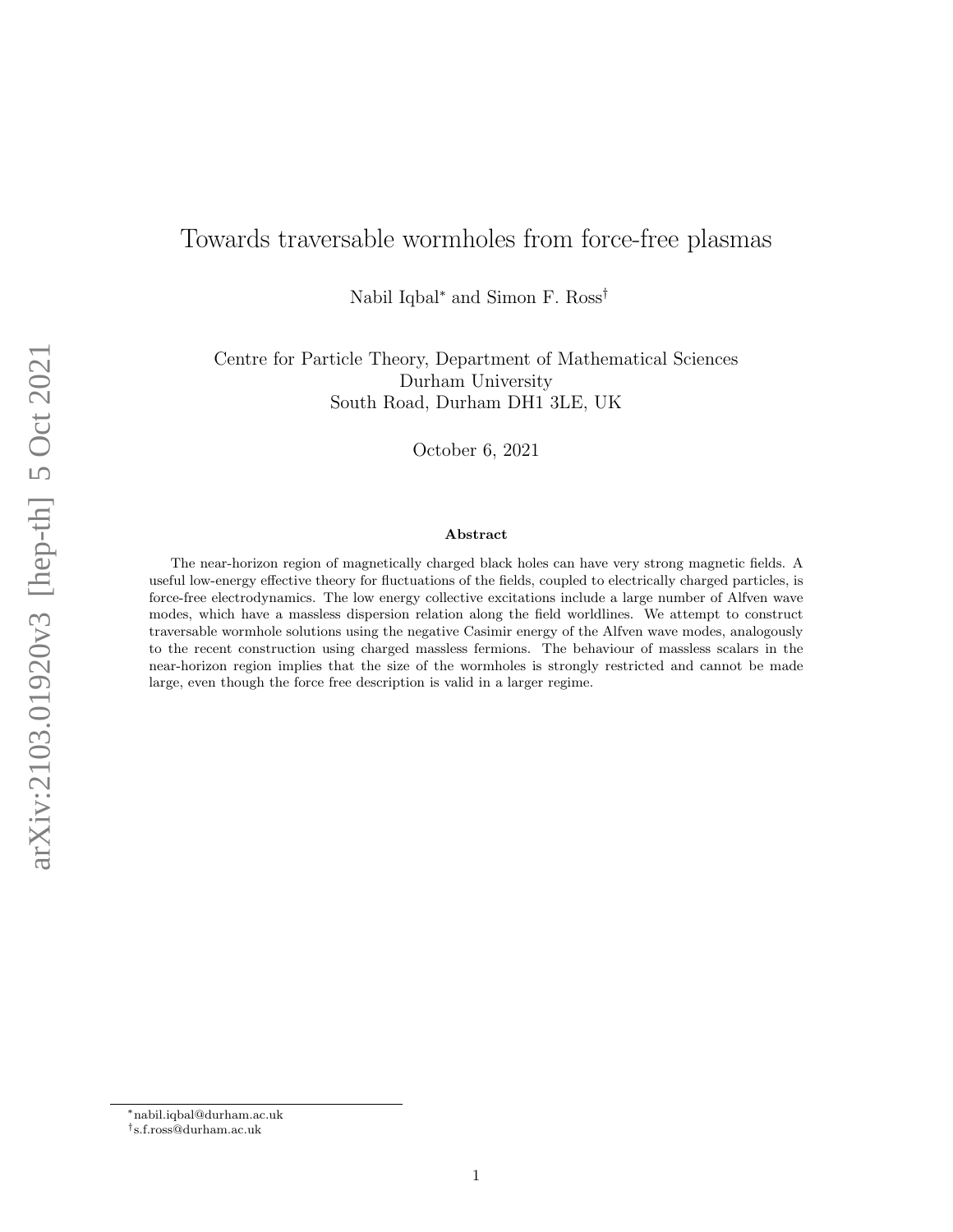# 1 Introduction

Near-extremal charged black holes have many interesting features. Recently a new one was pointed out: in [1, 2], it was observed that for an extensive range of values of the total magnetic charge, the near-horizon region of a magnetically charged black hole has strong magnetic fields. If we consider electrically charged particles moving in the near-horizon region, the Landau levels of the charges moving along the strong magnetic fields give a large number of light fields in the two-dimensional space along the field lines. In [1], it was argued that the Casimir energy from these fields could lead to traversable wormhole geometries in a single universe. [2] further explored the effects of these fields on radiation from the charged black hole.

Those works used a microscopic treatment of charged particles interacting with electromagnetic fields; however, coarse-grained effective descriptions of this regime exist. In this paper, we explore the use of the effective theory of force-free electrodynamics (FFE) to describe field fluctuations in the near-horizon region of magnetically charged black holes. As we will briefly review below, FFE can be thought of as a hydrodynamic theory describing strongly magnetized plasmas in a regime where the temperature may be neglected. A particularly interesting fact is that this theory contains a large number of light collective modes, called Alfven wave modes; these may be thought of as transverse oscillations of magnetic field lines, and in our model will behave as light scalar fields in the two-dimensional space along the field lines.

One would hope that we could use the Casimir energy of the Alfven wave modes to construct traversable wormholes, in analogy with the construction of [1]. Traversable wormholes have been studied intensively in the last few years. They are interesting as theoretical objects, offering a new insight into the role of entanglement in constructing spacetime geometry in holographic theories [3, 4, 5]. Given that it is possible to make traversable wormholes in theory, it is obviously interesting to see if they could actually exist in the real universe. The initial construction of [1] provides a mechanism for the existence of self-supporting traversable wormholes in a single universe, but the wormholes realised there are quite small; essentially they are required to be smaller than the length scale set by the mass of the charged particle in question (i.e. the electron mass).

In this work we attempt to build larger wormholes using the low energy field content of our universe. The main novelty is that the light fields we consider are not microscopic degrees of freedom but rather collective Alfven modes. Naively, it would appear that using them as the energy source could provide such a construction for larger wormholes; the lightness of these collective modes comes from general principles of effective theory, and we are no longer constrained by the microscopic length scale set by the electron. Indeed, the FFE description is valid for black holes with horizon radii up to  $10^7$  m. (See also [6] for a different approach to constructing larger wormholes, and [7, 8, 9, 10, 11, 12, 13] for other work on self-supporting wormholes.)

Unfortunately for our ambitions at interstellar construction, this proves difficult to implement in detail. Firstly, the answers depend sensitively on the UV completion to the effective theory of FFE. We compute corrections to the relevant dispersion relation to the Alfven waves subject to some conservative assumptions. Secondly, the different scaling dimensions for massless scalars and fermions in the near-horizon region also imply significant differences in their effects. This is seen most clearly if we consider just this near-horizon  $AdS<sub>2</sub>$  region. We can introduce an explicit coupling between the modes on the two boundaries of  $AdS<sub>2</sub>$ . In [14], the theory with such a coupling for light fermions was found to have an eternal wormhole solution. But if we consider massless scalars instead, the potential for the length of the wormhole does not have a minimum.

Following [1], we then look for wormhole solutions with two oppositely charged mouths in an asymptotically flat space. The results from the pure  $AdS_2$  analysis suggests that constructing wormholes from the Casimir energy of light scalars may be more difficult than in the fermionic case. We indeed find that the potential for the length of the wormhole does not have a minimum, in the regime where the wormhole is long enough that the effects of the  $AdS<sub>2</sub>$  region dominates. However, we can find a minimum at short wormhole lengths, where the effects of the asymptotically flat region becomes relevant. We can thus construct wormhole solutions within the FFE effective theory. Unfortunately, these wormholes are small; the maximum throat radius is of order 10<sup>−</sup><sup>21</sup> metres. The effective theory actually breaks down before we get to such small scales, where we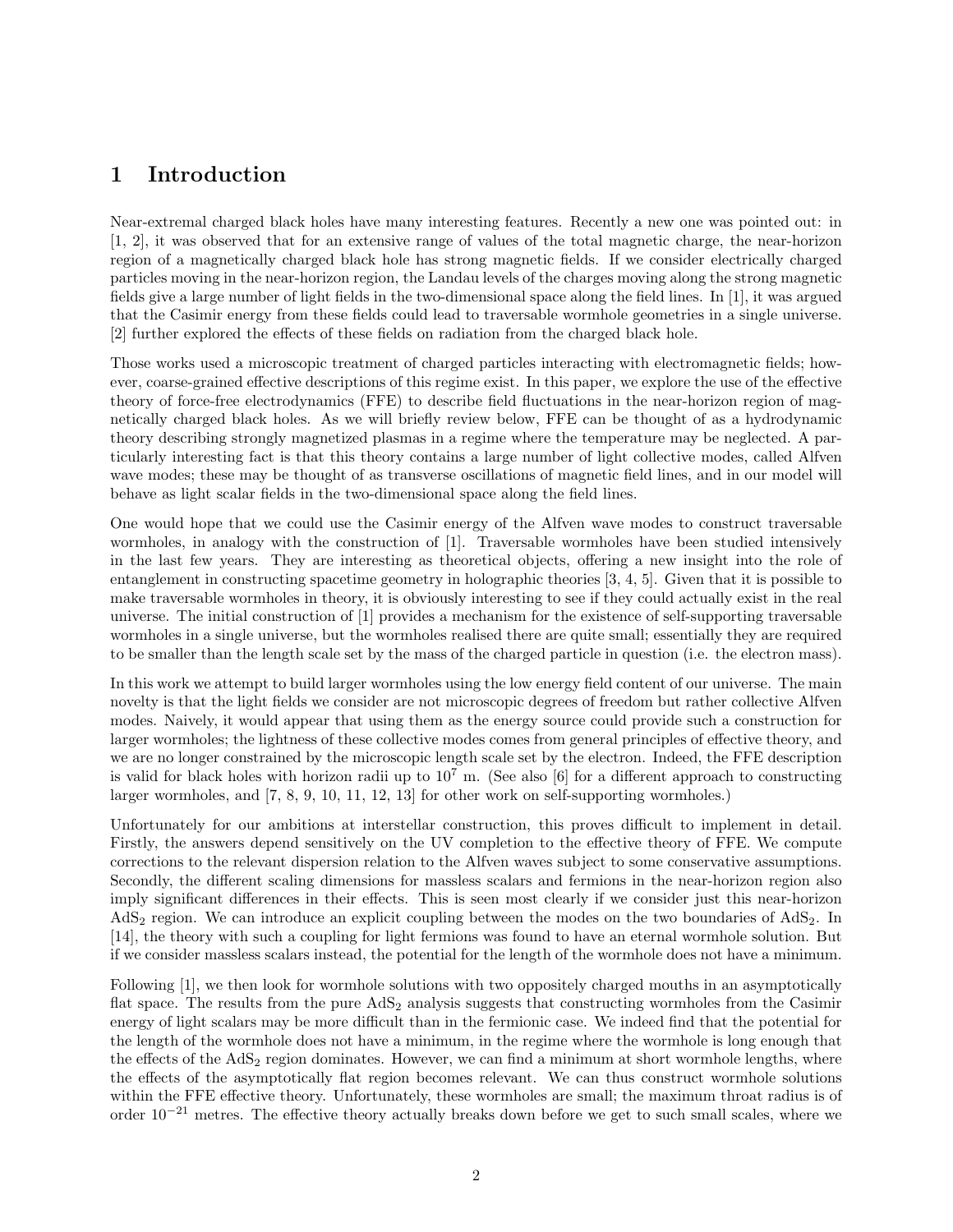would need to take into account contributions of additional standard model fields, as in [2].

In the next section, we will review the general theory of FFE and discuss the appearance of the Alfven wave excitations, and the limitations of the effective field theory. In Section 3, we set up the application to the near-extremal magnetically charged black holes, reviewing the geometry and focusing on the near-horizon  $AdS<sub>2</sub>$  region. In Section 4, we consider the pure  $AdS<sub>2</sub>$  geometry, introducing a boundary coupling for the operators dual to the Alfven waves, and find that the Casimir energy for this boundary condition scales as  $1/\ell^{2\Delta}$ , where  $\Delta$  is the dimension of the boundary operator dual to the bulk field. This produces the essential difference between massless fermions, with  $\Delta = \frac{1}{2}$ , and massless scalars, with  $\Delta = 1$ . In Section 5, we consider the Casimir energy for massive fields with periodic boundary conditions on  $AdS<sub>2</sub>$ , and find that it has the same scaling, except for fields sufficiently close to zero mass, where it scales as  $1/\ell$ . Finally in Section 6, we see that this restricts the number of Alfven wave modes that contribute to the wormhole construction, giving a total Casimir energy which scales as  $1/\ell^2$  for large  $\ell$ . There is a cross-over to  $1/\ell$  scaling at small  $\ell$ , allowing for the construction of a traversable wormhole, but only for small wormholes which lie outside the range of validity of our discussion.

## 2 Force-free electrodynamics

Force-free electrodynamics is an effective theory describing Maxwell electrodynamics coupled to electrically charged matter, in a state where there is an extremely strong magnetic field [15, 16, 17]. It is usually considered in situations with a plasma of charged particles which effectively screens the component of the electric field along the magnetic field, for example in astrophysics where it is thought to describe the magnetospheres of pulsars [18, 19]. The equations of motion of the theory are

$$
F_{\sigma\nu}\nabla_{\mu}F^{\mu\nu} = 0 \qquad \nabla_{[\mu}F_{\rho\sigma]} = 0 \qquad \epsilon^{\mu\nu\rho\sigma}F_{\mu\nu}F_{\rho\sigma} = 0. \tag{1}
$$

We will also use differential forms notation, in which the latter two equations can be rewritten as  $dF = 0$ ,  $F \wedge F = 0$ . The first equation is the force-free condition; the coupling of the electromagnetic field to the current sourcing the field vanishes. The second is the usual Bianchi identity, and the last is the Lorentz-invariant notion of the electric field being screened to zero in the direction of the magnetic field, that is  $\vec{E} \cdot \vec{B} = 0$ . An electromagnetic field satisfying this last condition is said to be degenerate. A review of the traditional formulation of this theory can be found in [17]; it can be thought of as a form of magnetohydrodynamics which is at "zero temperature", in that there is no preferred rest frame. In its conventional formulation, it is usually understood that the stress-energy of the electromagnetic field is much higher than that of the charged matter screening the electric field, which can thus be neglected.

This theory has recently attracted attention in the context of higher-form symmetries. A connection with higher-form symmetries was first made in [20]. It was recently reformulated as an effective field theory in [21], and further work on the higher-form symmetry viewpoint can be found in [22, 23, 24, 25].

The theory is often considered in situations with a plasma density, but the theory is still useful for describing fluctuations around vacuum electromagnetic backgrounds satisfying the degeneracy condition  $F \wedge F = 0$ , if the background magnetic field is strong enough; in response to fluctuations, charges can be easily pairproduced, screening the electric field to zero over long distance scales. We will consider the theory in this setting.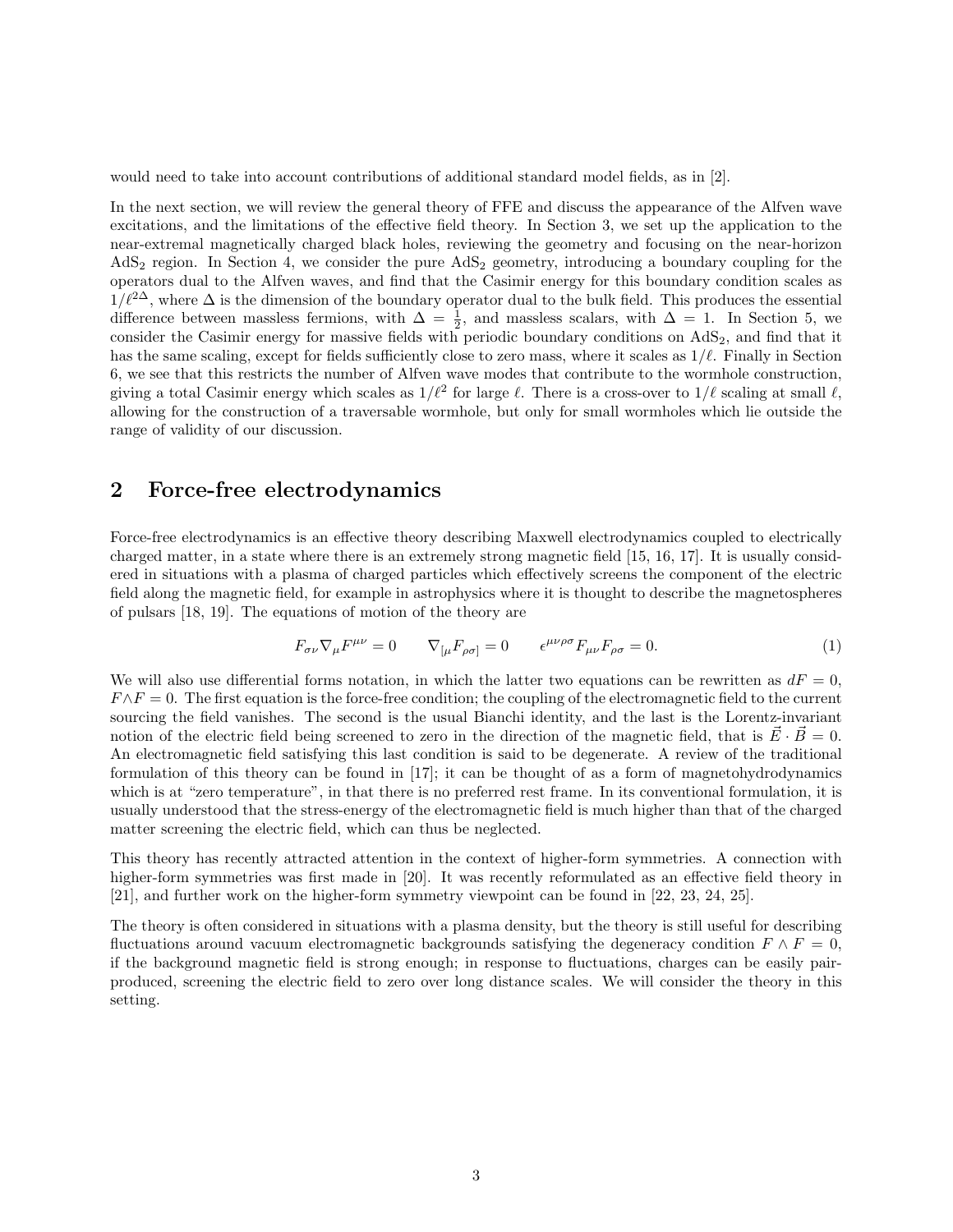#### 2.1 Alfven waves

A convenient formulation of FFE was introduced in [26]. Introduce a Lagrange multiplier Φ enforcing the constraint that  $F \wedge F = 0$ , and write the action

$$
S = \int d^4x \sqrt{-g} \left( -\frac{1}{4g^2} F^2 - \frac{1}{32\pi^2} \Phi \epsilon^{\mu\nu\rho\sigma} F_{\mu\nu} F_{\rho\sigma} \right) = \int \left( -\frac{1}{4g^2} F \wedge \star F - \frac{1}{32\pi^2} \Phi F \wedge F \right),\tag{2}
$$

where the field strength F is the derivative of a vector potential as in ordinary electrodynamics,  $F = dA$ , so the fundamental fields in this formulation are  $A_\mu$  and  $\Phi$ . Then the Bianchi identity  $dF = 0$  is trivially satisfied. The equations of motions from this action are

$$
\nabla_{\nu}F^{\mu\nu} = -\frac{g^2}{8\pi^2} \epsilon^{\mu\nu\rho\sigma} \nabla_{\nu} \Phi F_{\rho\sigma}, \quad \epsilon^{\mu\nu\rho\sigma} F_{\mu\nu} F_{\rho\sigma} = 0,
$$
\n(3)

or in differential forms notation

$$
d \star F = -\frac{g^2}{8\pi^2} d\Phi \wedge F, \quad F \wedge F = 0.
$$
 (4)

The second equation implies that  $F = \alpha \wedge \beta$  for some one-forms  $\alpha, \beta$ . Contracting the first equation with  $F_{\mu\gamma}$  and using this decomposition then implies the other FFE equation,  $F_{\mu\gamma}\nabla_{\nu}F^{\mu\nu} = 0$ .

This formulation has two advantages; it gives a straightforward description of the Alfven wave mode, and Gralla has described a derivation of it in strong fields which includes a correction to this effective field theory description [27]. To see the first, consider the linearization of these equations about some degenerate background field  $F^0$  with  $d \star F^0 = 0$ , so  $F = F^0 + f$ ,  $\Phi = \phi$  in terms of the linear perturbations  $f = da$ ,  $\phi$ . The linearized equations of motion are

$$
d \star f = -\frac{g^2}{8\pi^2} d\phi \wedge F^0, \quad F^0 \wedge f = 0.
$$
 (5)

We will consider cases where the background field only has components in two of the directions, so we split the coordinates  $x^{\mu}$ ,  $\mu = 0,...3$  into two subspaces  $x^{a}$  and  $x^{i}$ ,  $i = 0,1, a = 2,3$ , and assume the non-zero components of  $F^0$  are  $F^0_{ab} = B\epsilon_{ab}$ . We also assume the metric has a product structure, so

$$
ds2 = gij(xi)dxidxj + gab(xa)dxadxb.
$$
 (6)

This ansatz encompasses a uniform magnetic field in flat space (where  $g_{ij}$  and  $g_{ab}$  are flat metrics), as well as the near-horizon  $AdS_2 \times S^2$  geometry of the black hole solutions we will consider. The second equation of motion then implies that  $f_{ij} = 0$ , and the non-trivial components of the first equation are

$$
(d * f)_{ija} = 0, \quad (d * f)_{iab} = -\frac{g^2}{8\pi^2} \partial_i \phi B \epsilon_{ab}.
$$
 (7)

Contracting the latter with  $\epsilon^{ab}$  gives  $\epsilon_{ij}\nabla_c f^{jc} = -\frac{g^2}{8\pi^2}B\partial_i\phi$ , where  $\nabla_c$  is the covariant derivative with respect to  $g_{ab}$ . Taking a derivative, we have

$$
\nabla_i \nabla^i \phi = -\frac{8\pi^2}{g^2 B} \frac{1}{\sqrt{-g}} \partial_i (\sqrt{-g} \epsilon^{ij} \nabla_c f_j^c) = -\frac{8\pi^2}{g^2 B} \epsilon^{ij} \partial_i \nabla_c f_j^c = -\frac{8\pi^2}{g^2 B} \epsilon^{ij} (\partial_i \partial_j \nabla_c a^c - \nabla_c \nabla^c \partial_i a_j) = 0, \tag{8}
$$

where  $\nabla_i$  is the covariant derivative with respect to  $g_{ij}$ . In the last step the first term vanishes by the symmetry of the derivatives, and the second term vanishes as  $f_{ij} = 0$ . Thus, the perturbation field  $\phi(x^i, x^a)$ satisfies a two-dimensional massless wave equation in the  $x^i$  coordinates, independent of the dependence on  $x^a$ . These are the Alfven wave modes. As they depend only on the  $x^i$ , they can be thought of as waves propagating along the magnetic field lines, where the speed of propagation is independent of their transverse momentum.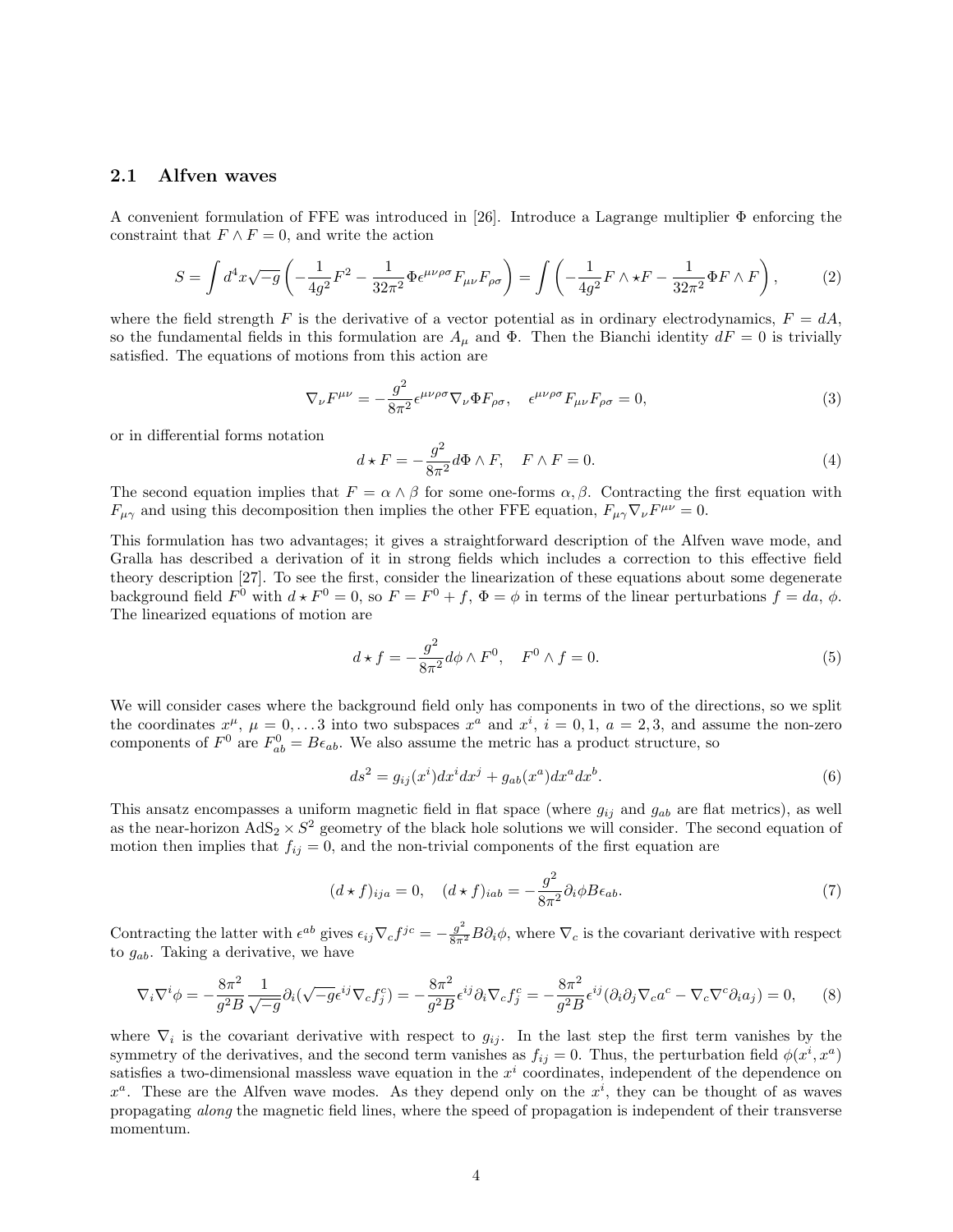In this analysis, we have treated the gauge theory as progagating on a fixed background geometry, but in the next section, we want to consider the FFE effective theory coupled to gravity. The presence of the background field  $F<sup>0</sup>$  implies that the perturbations will couple non-trivially to metric perturbations at linear order, and we need to solve the coupled equations. Nevertheless, we still obtain a decoupled set of Alfven wave modes. The differential forms representation of the equations of motion makes it easy to see this, as they make it manifest that the dependence on the metric is limited to the Hodge star, which involves the determinant of the metric. Under a perturbation  $g_{\mu\nu} = g_{\mu\nu}^0 + \delta g_{\mu\nu}$ , the determinant  $g = g^0 (1 - g_{\mu\nu}^0 \delta g^{\mu\nu})$ , so the linearized equations including a metric perturbation are

$$
d \star f - \frac{1}{2} d(g_{\mu\nu}^0 \delta g^{\mu\nu}) \wedge F^0 = -\frac{g^2}{8\pi^2} d\phi \wedge F^0, \quad F^0 \wedge f = 0,
$$
\n(9)

where the star is with respect to the background metric  $g^0$ . There will also be a linearised Einstein equation which determines  $\delta g_{\mu\nu}$ , but we do not write it explicitly as it does not enter into the argument for the Alfven wave mode. With the same assumptions as before that the non-trivial components of  $F^0$  are  $F^0_{ab} = B\epsilon_{ab}$  and the metric has a product structure, the second equation implies  $f_{ij} = 0$  and the non-trivial components of the first are

$$
(d*f)_{ija} = \frac{1}{2}\partial_a(g_{\mu\nu}^0 \delta g^{\mu\nu})B\epsilon_{ij}, \quad (d*f)_{iab} = -\frac{g^2}{8\pi^2}\partial_i\phi B\epsilon_{ab}.
$$
 (10)

The metric perturbation only enters into the first equation, but it is the second that we needed in the argument above, so it goes through as before, and  $\phi$  satisfies a two-dimensional wave equation  $\nabla_i \nabla^i \phi = 0$ .

In this effective field theory description, there are an arbitrary number of two-dimensional massless fields obtained from momentum eigenmodes of the scalar in the transverse space. This divergent density of states is a peculiarity of the IR effective theory. Within this IR effective theory alone, it formally holds to all orders in the derivative expansion (see [20] for an argument to this effect); this seems unphysical, and presumably it is cutoff in a microscopic model. For our later purposes it will be essential to understand how many modes there actually are that contribute in the near-horizon region. We are thus led to examine the validity of force-free electrodynamics.

To our knowledge, while one expects FFE to be valid at strong fields, the precise regime of its validity (and how to systematically take into account corrections) is still not very well understood. We will discuss one particular UV completion below, but here we discuss some general principles. One might argue on dimensional grounds that the FFE effective theory is valid only for transverse momenta  $k_{\perp}$  satisfying

$$
k_{\perp}^2 < B \tag{11}
$$

Below we sketch a dynamical argument for this. We can take the perspective that we would expect the FFE description to be good when the stress-energy of the charge carriers is negligible compared to the electromagnetic field (following e.g. the arguments of [17]). The stress-energy of the electromagnetic field  $T_{\mu\nu}^F \sim g^{-2}B^2$ . Suppose the charge carrier was a complex scalar field  $\varphi$ , with stress-energy

$$
T^{\varphi}_{\mu\nu} = \partial_{\mu}\varphi^* \partial_{\nu}\varphi - \frac{1}{2}g_{\mu\nu} \left( |\partial\varphi|^2 - m^2|\varphi|^2 \right) \tag{12}
$$

and current

$$
j_{\nu}^{\varphi} = \varphi^* \partial_{\nu} \varphi - \varphi \partial_{\nu} \varphi^*.
$$
 (13)

In FFE, the current is related to the magnetic field through  $g^2 j = d * F$ , so if the fields are varying on a scale  $k_{\perp}$ ,  $j \sim g^{-2} k_{\perp} B \sim k_{\perp} |\varphi|^2$ . In a relativistic regime,  $T^{\varphi}_{\mu\nu} \sim k_{\perp}^2 |\varphi|^2 \sim g^{-2} k_{\perp}^2 B$ , so  $T^{\varphi}_{\mu\nu} \sim T^F_{\mu\nu}$  at a cutoff scale  $k_{\perp}^2 \sim B$ .

The number of Alfven wave modes that we can reliably consider in effective field theory is thus limited by this bound on  $k_{\perp}^2$ ; in a transverse volume  $L^2$ , there are  $k_{\perp}^2 L^2 < BL^2$  modes, which is just the total number of units of magnetic flux in the transverse space.

<sup>&</sup>lt;sup>1</sup>Our discussion will focus on the scalar  $\phi$ , but note that the Alfven wave fluctuations involve perturbations of the gauge field and metric as well, determined by solving the coupled Maxwell and Einstein equations taking  $\phi$  as a source.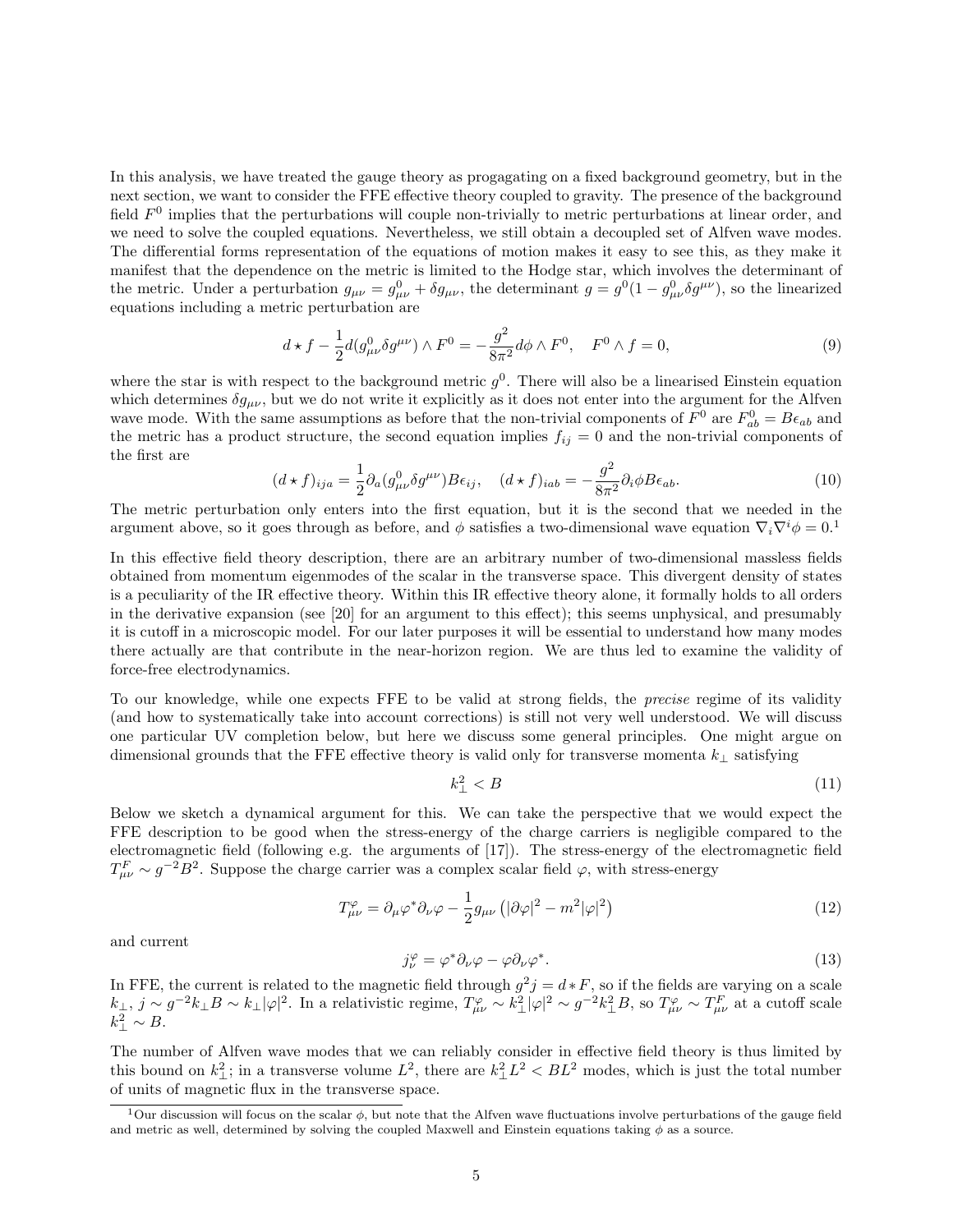However, in the context of the applications we consider later, this is not the most important limitation on the number of Alfven wave modes. Instead, we get a more important limitation from considering departures from the exact massless dispersion relation in the two-dimensional subspace coming from corrections to the low energy effective theory. We want light fields; if the corrections give the Alfven waves a small mass depending on  $k_{\perp}^2$ , then bounding the mass will bound  $k_{\perp}^2$  and hence the number of modes we consider.

#### 2.2 Correction to Alfven wave dispersion relation

In principle the Alfven wave dispersion relation will receive corrections arising from the UV completion. Here we discuss one such microscopic model which reduced to FFE in a certain limit. In [27], FFE was derived from an analysis of QED+Maxwell in a strong field coherent plasma regime. The action obtained there included a correction to the above FFE action,

$$
S = \int d^4x \sqrt{-g} \left( -\frac{1}{4g^2} F^2 - \frac{1}{32\pi^2} \Phi \epsilon^{\mu\nu\rho\sigma} F_{\mu\nu} F_{\rho\sigma} + \frac{B_0}{8\pi^2} (\frac{1}{2} h^{\mu\nu} \nabla_{\mu} \Phi \nabla_{\nu} \Phi - m^2 (1 - \cos \Phi)) \right), \tag{14}
$$

where  $B_0$  is the magnetic field strength and  $h^{\mu\nu}$  is a projector along the field sheets.  $\Phi$  – which previously in (2) was a Lagrange multiplier enforcing degeneracy of the fields – here arises microscopically as a bosonization of microscopic electrons moving along the magnetic field lines. For degenerate fields,  $B_0^2 = \frac{1}{2}F^2$  and  $h_{\mu\nu} =$  $B_0^{-2}F_{\mu\alpha}F_{\nu}^{\alpha}+g_{\mu\nu}$ . The mass m is formally a free parameter in this analysis, but it is argued [27] that it should presumably be identified with the mass of the electron. To understand this, note that the winding of  $\Phi$  sources the electric charge, and the energy cost of such winding is suppressed by  $m^2$ , which we can thus associate with the electric charge gap<sup>2</sup> .

The correction terms are small compared to the FFE action for strong magnetic fields, as the first two terms scale quadratically with the field, while the other terms only scale linearly. To understand when these corrections are important, let us first note that in a solution to FFE without the correction terms, balancing the first two terms in the action leads to  $\Phi \sim g^{-2}$ . If we assume that derivatives of  $\Phi$  are on the same order as the microscopic scale m, then we have that the correction is small provided that  $B > B_{\star}$ , where<sup>3</sup>

$$
B_{\star} \equiv m^2 g^{-2} \tag{15}
$$

We would like to consider the effect of this correction on the dispersion relation for the Alfven wave mode, so we consider again the linearization  $F = F^0 + f$ ,  $\Phi = \phi$ . As these fluctuations are small, we may replace  $\cos \Phi$  with its quadratic approximation. Since the correction term is now quadratic in  $\Phi$ , the correction will only affect the  $\phi$  equation of motion, which becomes

$$
\frac{B_0}{8\pi^2} (\nabla_{\mu} h^{\mu\nu} \nabla_{\nu} \phi - m^2 \phi) + \frac{1}{16\pi^2} \epsilon^{\mu\nu\rho\sigma} F^0_{\mu\nu} f_{\rho\sigma} = 0.
$$
 (16)

With the assumption that  $F_{ab}^0 = B\epsilon_{ab}$  and the metric has a product structure, we have  $B_0 = B$  and  $h^{\mu\nu}$  has components only in the first two-dimensional subspace,  $h^{ij} = g^{ij}$ , so this equation is

$$
\frac{B}{8\pi^2}(\nabla_i\nabla^i\phi - m^2\phi) = -\frac{1}{16\pi^2}B\epsilon^{ij}f_{ij}.
$$
\n(17)

As before, the a equation of motion implies  $\nabla_i \nabla^i \phi = -\frac{8\pi^2}{a^2 E}$  $\frac{8\pi^2}{g^2B}\nabla_c\nabla^c\epsilon^{ij}f_{ij}$ , so we have

$$
\nabla_i \nabla^i \phi = \frac{16\pi^2}{g^2 B} \nabla_c \nabla^c (\nabla_i \nabla^i \phi - m^2 \phi).
$$
 (18)

 $2$ This interpretation is somewhat clouded by the very anisotropic treatment of the directions parallel and perpendicular to the magnetic field, but we will simply assume  $m$  can be related to the electron mass.

<sup>&</sup>lt;sup>3</sup>It is worth noting that this is actually much larger than the usual critical field in plasma physics, which in our units is  $B_c = m^2$ ; the different scaling with the dimensionless EM coupling appears to arise from the precise UV completion studied here. Throughout we will make the more conservative assumption that  $B \gg B_{\star}$ . It is possible that a different UV completion would allow an extension of the regime of the validity; our work may thus be thought of as the most pessimistic estimate.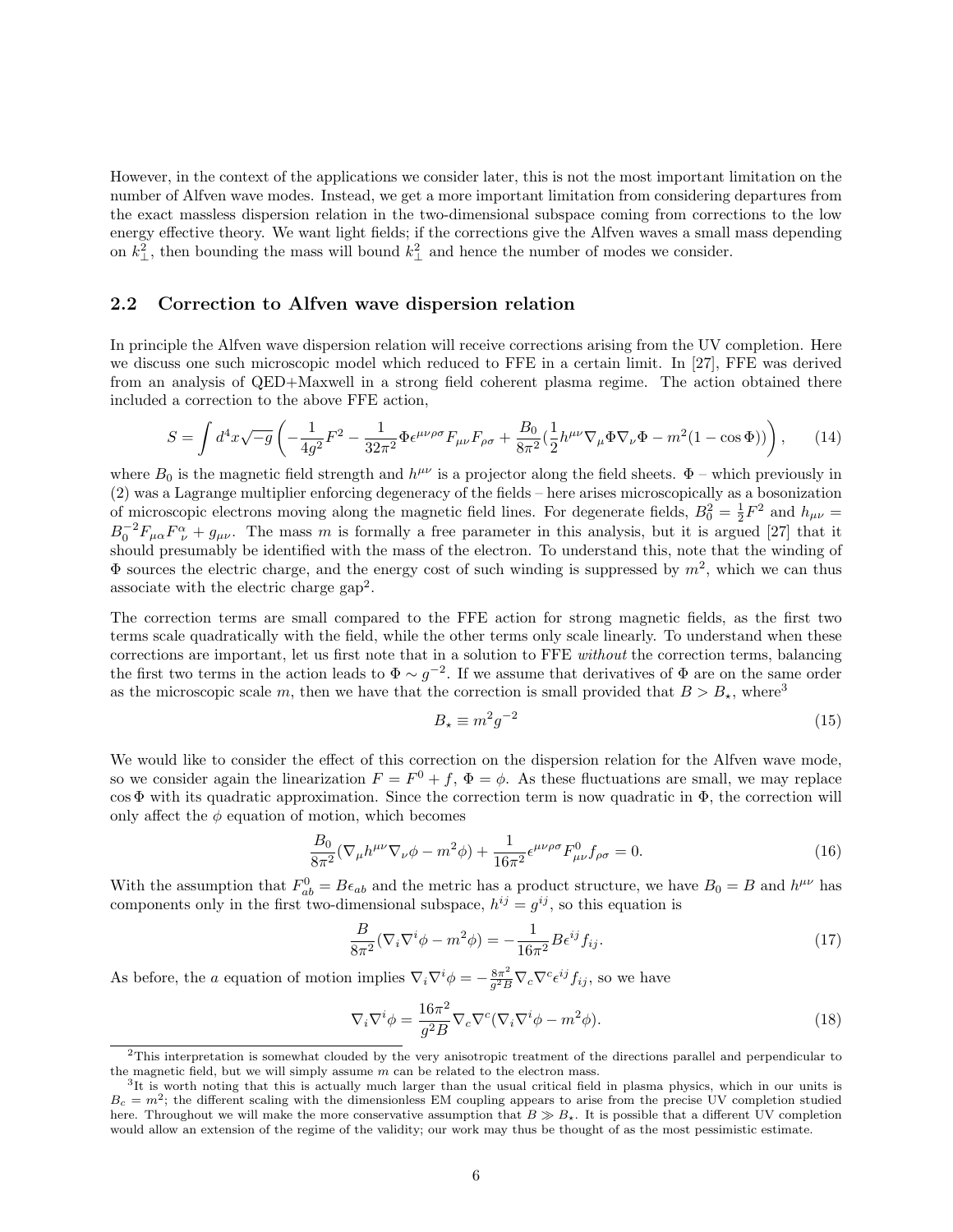The first term on the RHS is a higher-derivative correction, suppressed by  $k_{\perp}^2/B$ , so this is small in the regime  $k_{\perp}^2 \ll B$ . The new effect is the second term, which we can regard as an effective mass for the two-dimensional fields,

$$
m_{\text{eff}}^2 = \frac{16\pi^2}{g^2 B} k_{\perp}^2 m^2 = \frac{16\pi^2 B_\star}{B} k_{\perp}^2.
$$
 (19)

We see that indeed the Alfven wave mode is approximately massless in the two-dimensional field sheet; the mass is suppressed for strong magnetic fields by  $B_{\star}/B$ . Similarly, the stress energy of each Alfven wave mode can be understood as that of an approximately massless collective scalar field moving in the  $AdS<sub>2</sub>$  directions; microscopically however this stress energy comes both from the electromagnetic degrees of freedom and from the fermion degrees of freedom bosonized into the field Φ.

Note however that this correction is not a higher derivative effect in the linearised theory; this arises from the fact that FFE is not an IR limit of the theory described by (14), but rather a strong-field limit. In particular, the effective mass in the two-dimensional theory scales as  $k_{\perp}^2$ , just as an ordinary Kaluza-Klein mass would. We will see that this mass correction is significant enough in our applications that constraints on  $m_{\text{eff}}^2$  will imply stronger bounds on  $k_{\perp}^2$  than the general condition  $k_{\perp}^2 \ll B$ .<sup>4</sup>

### 3 Black holes and wormholes

We are interested in applying these FFE ideas to magnetically charged black holes. We will consider a fourdimensional asymptotically flat black hole for definiteness, although some of the ideas will extend naturally to other contexts.

We consider the Reissner-Nordström black hole, with metric

$$
ds^{2} = -\left(1 - \frac{2GM}{r} + \frac{R^{2}}{r^{2}}\right)dt^{2} + \left(1 - \frac{2GM}{r} + \frac{R^{2}}{r^{2}}\right)^{-1}dr^{2} + r^{2}(d\theta^{2} + \sin^{2}\theta d\phi^{2}),\tag{20}
$$

and Maxwell field  $A = \frac{Q}{2} \cos \theta d\phi$ , where

$$
R^2 = \frac{\pi G Q^2}{g^2}.\tag{21}
$$

If we work in conventions where the fundamental unit of electric charge is one, the magnetic charge Q carried by the black hole is integer quantized.

We will be interested in considering near-extremal black holes, which develop a long approximately  $AdS_2 \times S^2$ throat. In the extremal limit  $GM = R$ , the near-horizon limit  $r - R \ll R$  of the charged black hole is an  $AdS_2 \times S^2$  space where both  $AdS_2$  and  $S^2$  have radius R. Defining  $\mu^2 = (GM)^2 - R^2$ , and making the coordinate transformation  $\tilde{t} = \frac{\mu}{R^2} t$ ,  $r = R + \mu \cosh \rho$ , the near-horizon geometry is

$$
ds^{2} = R^{2} \left( -\sinh^{2} \rho d\tilde{t}^{2} + d\rho^{2} + (d\theta^{2} + \sin^{2} \theta d\phi^{2}) \right). \tag{22}
$$

We will later discuss the  $AdS<sub>2</sub>$  in the global coordinates

$$
ds^{2} = \frac{R^{2}}{\cos^{2} \sigma} (-d\tau^{2} + d\sigma^{2}),
$$
\n(23)

which are related to the near-horizon coordinates by  $\sinh \rho \sinh \tilde{t} = \frac{\sin \tau}{\cos \sigma}$ ,  $\cosh \rho = \frac{\cos \tau}{\cos \sigma}$ . In these coordinates the AdS<sub>2</sub> boundaries are at  $\sigma = \pm \frac{\pi}{2}$ .

<sup>&</sup>lt;sup>4</sup>It is interesting to note that if we consider modes with  $k_{\perp}^2 \sim B$ , then  $m_{\text{eff}} \sim m$ . It would be interesting to understand better the relation of these Alfven wave modes to the Landau levels of the microscopic QED+Maxwell theory.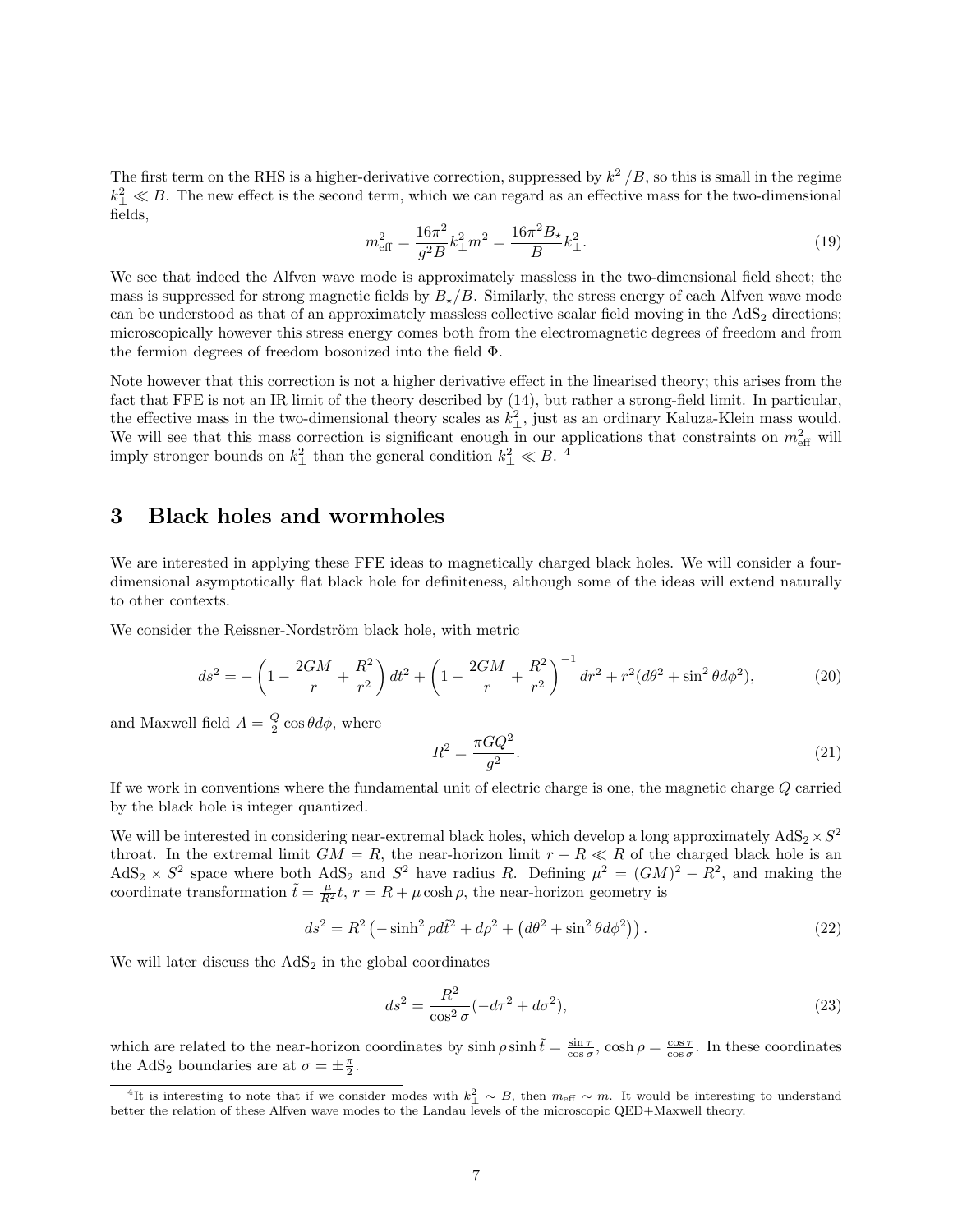For a substantial range of values of Q the magnetic field in this near-horizon region is strong. The Maxwell field strength is  $F = \frac{Q}{2} \sin \theta d\theta d\phi$ . To determine the strength of the field, it is more appropriate to rewrite this in terms of the proper volume form on the sphere;

$$
F = \frac{Q}{2R^2} \epsilon_{S^2},\tag{24}
$$

so the magnetic field is

$$
B = \frac{Q}{2R^2} = \frac{g^2}{2\pi G Q},\tag{25}
$$

and the strength of the field is inversely proportional to the charge. Reducing the charge reduces the total amount of flux through the throat, but it shrinks the size of the throat more quickly, and hence the local field density is increasing.

The black hole is a solution of Einstein gravity coupled to a Maxwell field, but the magnetically charged black holes also satisfy the FFE equations of motion, and can be thought of as solutions of FFE coupled to gravity. As mentioned in the previous section, FFE is usually thought of as a theory of plasmas, but it includes as solutions any degenerate vacuum Maxwell field, and an FFE description is useful if the field is strong enough that fluctuations about this background that would produce electric fields violating the FFE equation are efficiently screened by charges produced by vacuum fluctuations; in this case we expect the low-energy fluctuations to be collective plasma modes (such as Alfven waves) rather than free photon excitations.

The strong field condition is  $B > B_{\star}$ , where the critical field strength  $B_{\star} = g^{-2}m^2$ . The field in the  $AdS_2 \times S^2$ solution satisfies  $B > B_*$  if  $Q < Q_c = \frac{g^4}{2\pi G m^2}$ . Putting in the mass of the electron and the strength of the real-life couplings, the critical magnetic charge is  $Q_c \sim 10^{39}$  times the minimum Dirac monopole. At this maximum charge, the size of the throat is  $R \sim 10^7$  m, so this strong field regime includes quite large black holes.

In the naive FFE theory, the Alfven wave modes give exactly massless two-dimensional fields on the  $AdS_2$ spacetime. Expanding in spherical harmonics,  $\phi = \sum \phi^{lm}(x^i) Y_{lm}(\theta, \phi)$ , the  $\phi^{lm}$  are massless scalars on AdS<sub>2</sub>. Taking into account the correction term in (14), these fields get a small mass. Plugging  $k_{\perp}^2 = \frac{l(l+1)}{R^2}$  into (19) we have

$$
m_{\text{eff}}^2 = \frac{32\pi^2}{g^2 Q} l(l+1)m^2.
$$
\n(26)

A key question is what kind of bound we should place on this mass for it to be important for the dynamics. A natural constraint arises from holography in the  $AdS_2 \times S^2$  region: we should take  $m_{\text{eff}}^2 R^2 \leq 1$ , so that the dimension of the dual operators is of order one. The resulting bound on the number of modes on the  $S^2$  is

$$
N \sim l_{\text{max}}^2 \sim \frac{g^2 Q}{32\pi^2 m^2 R^2} = \frac{g^4}{32\pi^3 G m^2 Q} = \frac{g^2 Q_c}{16\pi^2 Q},\tag{27}
$$

It is perhaps surprising that this bound is inversely proportional to Q, whereas the intuition from the Landau levels might have led us to expect a result proportional to Q. The reason for this behaviour is that as we increase Q, R gets larger, so the curvature of the space goes down and the bound we are imposing on  $m_{\text{eff}}^2$ gets tighter.

If we had just considered the bound  $k_{\perp}^2 < B$  discussed around (11) we would have had  $N \sim l_{\text{max}}^2 \sim BR^2 \sim Q$ . Thus, the bound from requiring that  $m_{\text{eff}}^2 R^2 \leq 1$  is stronger so long as  $Q > \frac{g}{4\pi}$ ve nad *i* v  $\sim l$ <br> $\sqrt{Q_c} \sim 10^{20}$ .

At  $Q \sim Q_c$ , the number of Alfven wave modes this bound would permit is of order one (in fact, smaller than one because of the numerical factors, but the  $l = 0$  mode is always allowed as it has  $m_{\text{eff}}^2 = 0$ . It only becomes large when  $Q$  is significantly smaller than  $Q_c$ ; there is still however a large range of possible values of Q where we get large values of N. We saw before that  $Q \sim Q_c$  corresponded to  $R \sim 10^7 m$ ; if we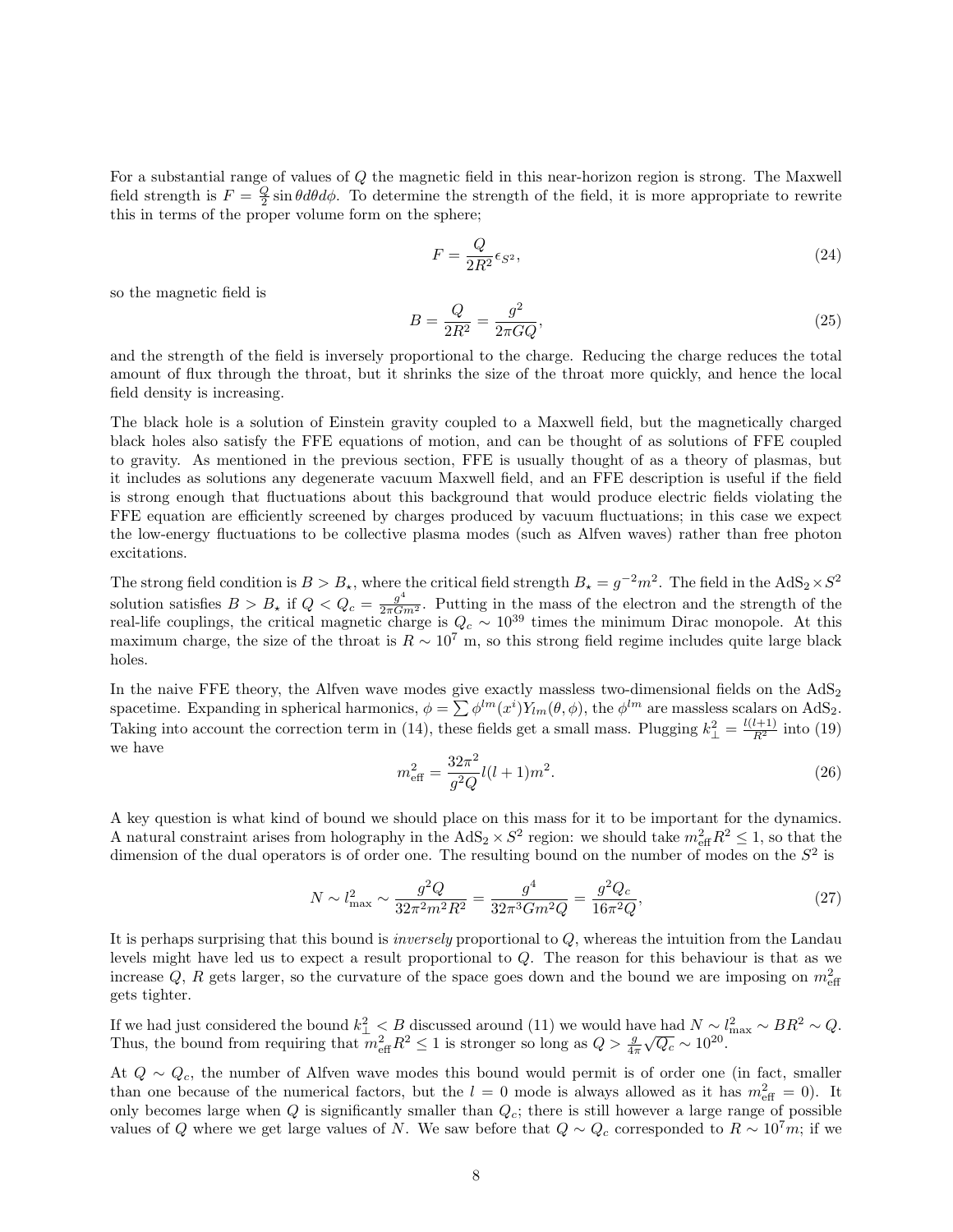are interested in wormholes big enough for a human to pass through, so say  $R \sim 1m$ , this corresponds to  $Q \sim 10^{-8} Q_c \sim 10^{33}$ , which gives  $N \sim 10^4$ . The maximum number of "light" Alfven waves is at the cross-over to the bound  $k_{\perp}^2 < B$ , where  $N \sim Q \sim 10^{20}$ .

This looks encouraging. Sadly, we will see that there are stronger restrictions on  $m_{\text{eff}}^2$ , which lead to smaller values of N, restricting us to smaller values of the charge.

#### 3.1 Wormhole in a single universe

Our aim is to modify the black hole solution with the quantum stress tensor of the Alfven wave modes to obtain a traversable wormhole geometry. As in [1], our target is a solution with a wormhole with two mouths in a single asymptotically flat spacetime. We will summarize the desired geometry here, following [1], and discuss the extent to which we can obtain it in a construction based on the Alfven wave modes in Section 6.

The geometry is composed of three regions, as shown in Figure 1, with overlapping ranges of validity: a wormhole throat, described by a nearly  $AdS_2 \times S^2$  geometry in the global coordinates (23), a throat region at each wormhole mouth, described by the black hole solution (20) (with opposite charges  $\pm Q$  at each mouth, as the magnetic field lines flowing into one end of the wormhole flow out at the other) and a flat region with a dipole magnetic field

$$
A = \frac{Q}{2}(\cos \theta_1 - \cos \theta_2)d\phi, \tag{28}
$$

where  $\phi$  is the angle around an axis through the two charges, and  $\theta_{1,2}$  is the angle between the axis and the line from the point we measure the field at to the plus or minus charge. The two wormhole mouths are separated by a distance d in this approximately flat region; to have a flat space approximation between the wormhole mouths we need  $d \gg R$ , the separation is larger than the size of the mouths. We assume that the AdS<sub>2</sub> throat geometry is valid up to some cutoff  $\sigma = \pm \sigma_c = \pm (\frac{\pi}{2} - \epsilon)$ , where we match to the black hole solution at  $r \approx R$ . We assume that at this matching point  $g_{tt} \approx 1$  in the black hole solution, so the time coordinate t in the black hole and asymptotically flat regimes is  $t = \frac{R\tau}{\cos \sigma_c} \approx \frac{R}{\epsilon} \tau = \ell \tau$ , where we introduce the parameter  $\ell$  to measure the "length" of the wormhole. This is more precisely related to the travel time through the wormhole; if an observer jumps in one mouth at  $t = t_0$ , they emerge from the other mouth at  $t = t_0 + \pi \ell$ . We assume that this length of the wormhole is larger than the separation,  $\ell \gg d$ .

This geometry is not a solution to the equations of motion. The first issue is that the two wormhole mouths would attract each other in the asymptotically flat region, so we would not have a time-independent solution. As in [1], we assume this issue is resolved by having the wormhole mouths slowly orbit a common center or by some other force acting on them, and will not address it further. The second issue, which is the focus of our attention, is that the near-horizon limit of a black hole solution is  $AdS_2$  in the Rindler coordinates (22); this describes a solution with an Einstein-Rosen bridge connecting the two wormhole mouths, which is not traversable. To have instead a solution where the asymptotically flat geometry is patched on the  $AdS<sub>2</sub>$  in global coordinates to obtain a traversable wormhole, we need to add some source of negative energy. Our aim is to obtain this negative energy from the quantum fluctuations of the Alfven wave modes.

The idea of [1] is to consider a field which satisfies the massless wave equation in the two-dimensional space along the field lines of the magnetic field. These field lines form closed loops, threading through the wormhole and then connecting back between the wormhole mouths in the dipole region. The Casimir energy of the two-dimensional fields along these field lines will then provide a source of negative energy. In the regime where  $\ell \gg d$ , the Casimir energy can be approximately calculated by treating the evolution in the dipole region as essentially trivial. We model this by imposing periodic boundary conditions on the fields in the  $AdS<sub>2</sub>$  throat region.

The resulting wormhole solution can be determined by extremizing the energy from the perspective of the asymptotic region [1]. The wormhole geometry with a throat of "length"  $\ell$  has the same geometry as a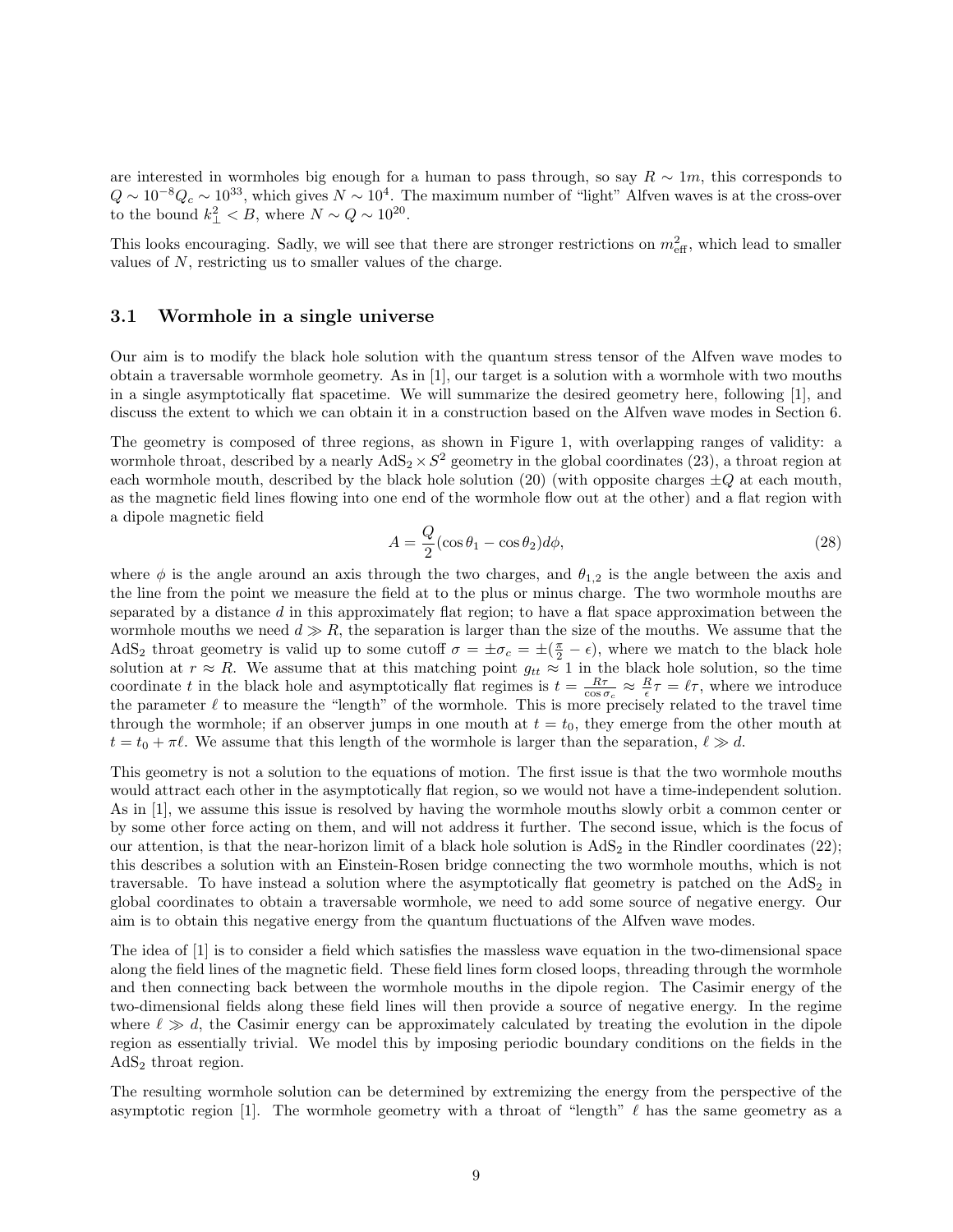

Figure 1: The wormhole geometry: R denotes the radius of the wormhole throat, d denotes the distance between the two wormhole mouths in the ambient space, and  $\ell$  is the "length" (or more properly the time taken for a signal to go through) of the wormhole.

constant-time slice of a non-extremal black hole, with energy above extremality  $E = \frac{R^3}{8G_N}$  $\frac{R^3}{8G_N \ell^2}$ .<sup>5</sup> Taking into account the negative Casimir energy from the bulk fields gives a total energy

$$
E = \frac{R^3}{8G_N\ell^2} + E_C(\ell).
$$
 (29)

We expect to have a traversable wormhole solution at the value of  $\ell$  that extremizes this energy, if  $E_C$  is sufficiently negative to make this total energy negative at the extremum. In [1] this analysis was applied to the Landau levels of a massless fermion. This does not help us make large wormholes in our own universe, as there is no exactly massless fermion to work with. We thus want to apply it instead to the Alfven waves.

### 4 Double-trace coupling in  $AdS_2$

As a warm-up for considering the effects of the Alfven wave modes in the full asymptotically flat wormhole geometry, let's consider the effects in a pure  $AdS<sub>2</sub>$  geometry. We will consider introducing a double-trace coupling for the Alfven wave modes in  $AdS_2$ , following [3, 14].

We consider a JT gravity theory

$$
S = \frac{\phi_0}{2}\chi + \frac{1}{2}\int d^2x \phi(R+2) + \phi_b \int_{\partial} du K + S_{\text{matter}},\tag{30}
$$

where  $\chi$  is the Euler character of the two-dimensional spacetime, and the matter contribution we focus on is the Alfven wave modes, which we describe by a set of  $N$  light scalar fields. This theory can be obtained by dimensional reduction of the higher-dimensional theory in the throat region of the black hole. (See [28, 5]

 $5$ This is actually twice the energy of the non-extremal black holes, to account for the two mouths of the wormhole in the asymptotic region.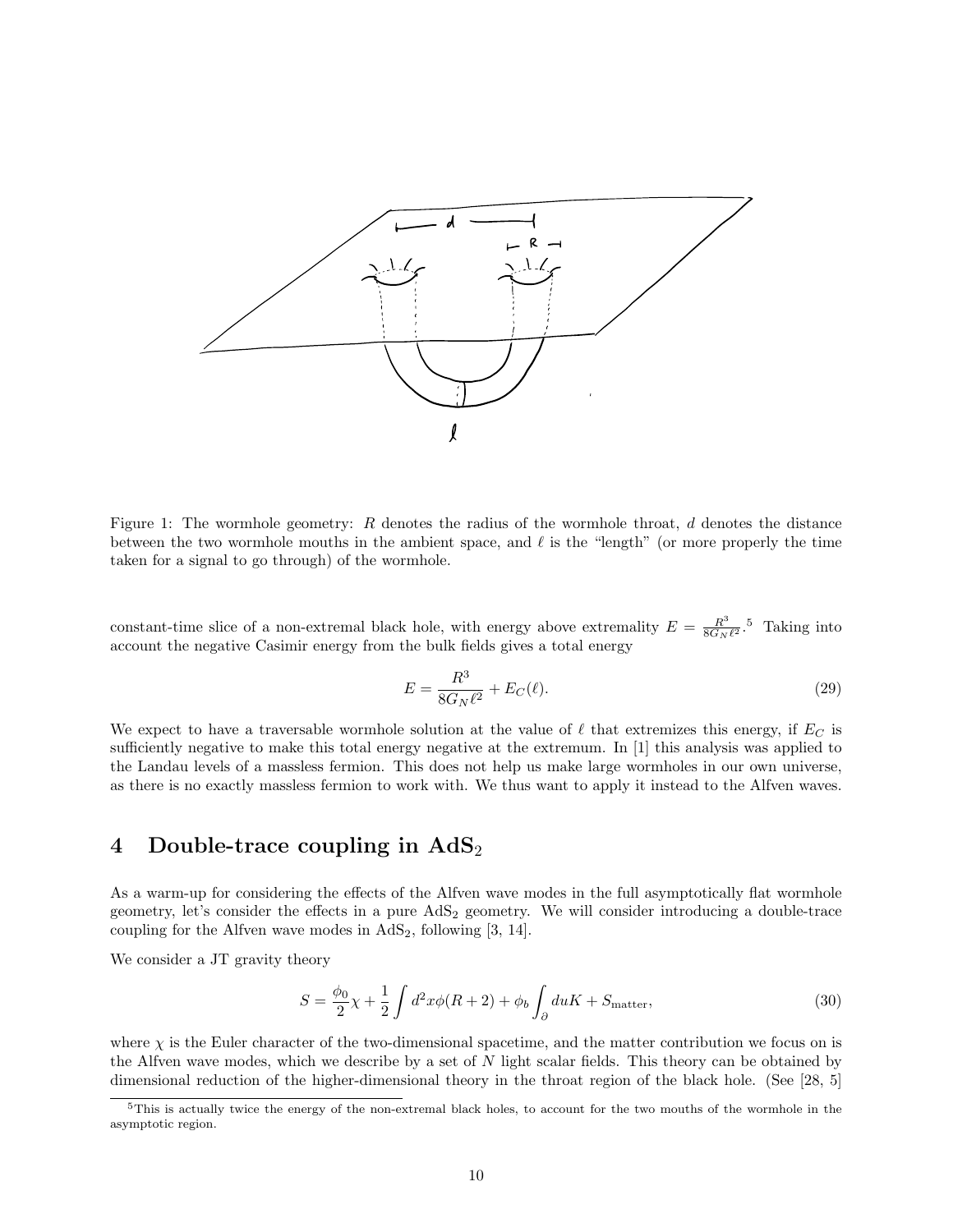for more discussion of the motivation for considering this theory.) The equation of motion of the  $\phi$  field sets  $R + 2 = 0$ , so the geometry is constant negative curvature, implying that the metric is locally AdS<sub>2</sub>. We consider a geometry with two boundaries, with boundary conditions

$$
ds_{bdy}^2 = \frac{du}{\epsilon}, \quad \phi_{bdy} = \phi_b = \frac{\phi_r}{\epsilon}, \tag{31}
$$

where  $\epsilon$  is a cutoff we will take to zero at the end of the calculation. The dynamical mode in the dilatongravity sector is a boundary degree of freedom, specifying how the boundaries are embedded in the global AdS<sub>2</sub> geometry (23), given by specifying the global coordinates  $\tau_L(u)$ ,  $\tau_R(u)$  as functions of the boundary proper time  $u$ . The action reduces to [5]

$$
S = \int du \left[ -\phi_r \left\{ \tan \frac{\tau_L}{2}, u \right\} - \phi_r \left\{ \tan \frac{\tau_R}{2}, u \right\} \right] + S_{\text{matter}}, \tag{32}
$$

where the Schwarzian derivative is  $\{f(u), u\} = -\frac{1}{2} \left( \frac{f''}{f'} \right)$  $\left(\frac{f^{\prime\prime}}{f^{\prime}}\right)^2 + \left(\frac{f^{\prime\prime}}{f^{\prime}}\right)^2$  $\int_{f'}^{f''}\right)'$ . In the absence of the matter contribution, this action has a solution where the boundaries follow hyperbolic trajectories,  $\tan \frac{\tau_R}{2} = \tanh u$ ,  $\tan \frac{\tau_R}{2} =$  $-\coth u$ , which corresponds to the boundaries lying at constant  $\rho$  in the Rindler-like coordinates of (22); that is, this is the near-horizon version of the black hole solution.

We consider adding to this a coupling between the two boundaries. From the holographic perspective, we want to add a double-trace coupling

$$
S_{int} = \lambda \sum_{i=1}^{N} \int du O_L^i(u) O_R^i(u), \qquad (33)
$$

where L, R denote the two  $AdS_2$  boundaries, and  $O_{L,R}^i$  are the operators dual to the Alfven wave modes, which have dimension  $\Delta = \frac{1}{2} + \frac{1}{2}\sqrt{1 + 4m_{\text{eff}}^2 R^2}$ . We are summing over the N modes, where N is bounded by (27). From the bulk perspective, this implies that we introduce a boundary condition for the bulk fields  $\phi^i$ which relates the slow fall-off part of the field at one boundary to the fast fall-off part at the other boundary. For a massless scalar, this boundary condition is simply<sup>6</sup>

$$
\phi\big|_{\sigma=-\frac{\pi}{2}} = \lambda \partial_{\sigma} \phi\big|_{\sigma=\frac{\pi}{2}} \qquad \phi\big|_{\sigma=+\frac{\pi}{2}} = -\lambda \partial_{\sigma} \phi\big|_{\sigma=-\frac{\pi}{2}}.
$$
\n(34)

As argued in [14], the effect of this interaction on the dynamics of the boundaries is summarized by the effective action

$$
S = \int du \left[ -\phi_r \left\{ \tan \frac{\tau_L}{2}, u \right\} - \phi_r \left\{ \tan \frac{\tau_R}{2}, u \right\} + \frac{\lambda N}{2^{2\Delta}} \left( \frac{\tau_R'(u)\tau_L'(u)}{\cos^2 \frac{\tau_L(u) - \tau_R(u)}{2}} \right)^{2\Delta} \right].
$$
 (35)

We look for a solution where  $\tau_L$ ,  $\tau_R$  are linear functions of  $u$ ,  $\tau_L(u) = \tau_R(u) = \tau' u$ . This is a solution of the equations of motion from (35) for any  $\tau'$ ;  $\tau'$  is then fixed by a global  $SL(2)$  constraint. This constraint arises because writing the theory in terms of the effective coordinate locations  $\tau_L(u)$ ,  $\tau_R(u)$  of the boundaries in the global coordinates of (23) introduces a redundancy in our description: changes in the values of the coordinate locations of the boundary under global  $SL(2)$  transformations do not change the physical solution. We should treat this redundancy in the variables in our effective action as an emergent gauge symmetry. The associated constraint sets the global  $SL(2)$  charges of the solution to zero. The non-trivial constraint in the present situation is

$$
Q_0 = -2\tau' + 2\Delta\eta\tau^{'2\Delta - 1} = 0,\tag{36}
$$

where  $\eta$  is a dimensionless version of the coupling  $\lambda$ ,  $\eta = \lambda N^{2\Delta - 1}/(2^{2\Delta}\phi_r^{2\Delta - 1})$ .

 $6$ The minus sign in the second relation can be understood by requiring that the equation be invariant under the discrete AdS isometry  $\sigma \to \pi - \sigma$  that swaps the two boundaries, or by demanding that the resulting boundary value problem be self-adjoint.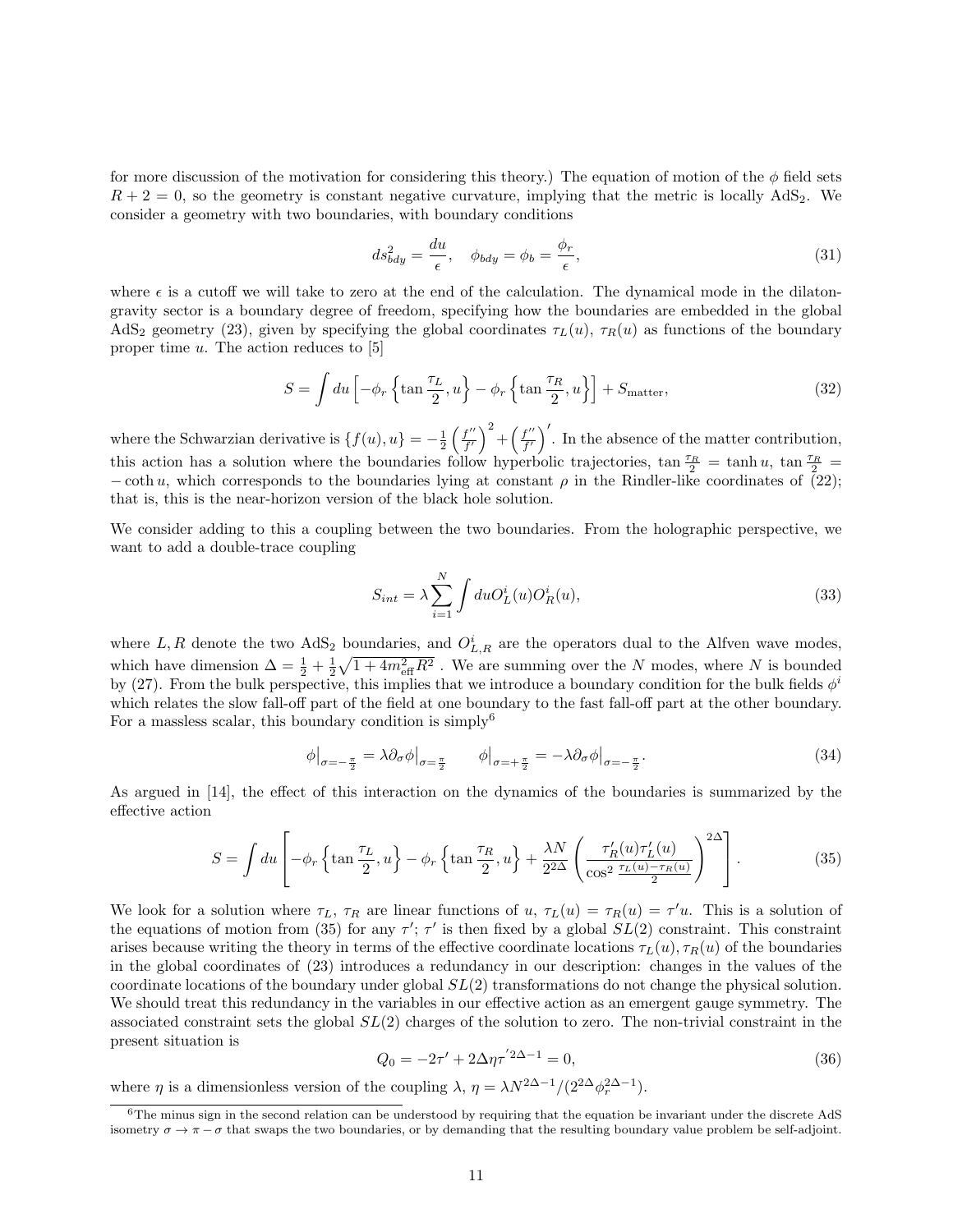In [14], fermionic operators with  $\Delta = \frac{1}{2}$  were considered, corresponding to massless fermions in the AdS<sub>2</sub> bulk. Then (36) is easily solved to give  $\tau' = \eta$ . The analysis is similar for  $\Delta < 1$ , where  $\tau' \propto \eta^{\frac{1}{2(1-\Delta)}}$ . But we are interested in massless and massive scalars, corresponding to  $\Delta \geq 1$ . For  $\Delta = 1$ , both terms in (36) are linear in  $\tau'$ , so there is no solution for  $\tau'$ ; instead the vanishing of the charge appears to fix the coupling  $\eta$ ! As discussed in the previous section, the Alfven wave modes are not precisely massless once we take into account corrections to the effective action, so in fact it is more relevant to consider modes in  $AdS_2$  with  $\Delta > 1$ . There is then a solution to (36), but its character has changed; instead of being directly proportional to the coupling  $\eta$ ,  $\tau'$  is inversely proportional to  $\eta$ .

To better understand the physics of this constraint and to clarify the connection to our later discussion for periodic boundary conditions, we would like to re-derive this behaviour from the simple energy extremization argument mentioned in the previous section. For the double-trace boundary conditions, a scalar field on AdS<sub>2</sub> will have a Casimir energy linear in  $\lambda$  for small  $\lambda$ ,  $\mathcal{E}_C \sim \lambda$ . Now for operators of dimension  $\Delta$ ,  $\lambda$  is a dimensionful coupling, of dimension  $2\Delta - 1$ . Thus, it is natural to write  $\lambda = \eta'/\ell^{2\Delta - 1}$ . The Casimir energy defined with respect to the AdS<sub>2</sub> time coordinate can then be written as  $\mathcal{E}_C = -\frac{R^3\eta}{G\ell^{2\Delta-1}}$  (we choose  $\eta'(\eta)$ ) such that the energy takes this form, where the additional factors are introduced for convenience). In the asymptotically flat space, we are interested in the Casimir energy defined with respect to the asymptotically flat coordinate, which is  $E_C = \mathcal{E}_c/\ell$ . Thus, the total energy as a function of  $\ell$  will be

$$
E = \frac{R^3}{G\ell^2} - \frac{R^3\eta}{G\ell^{2\Delta}}.\tag{37}
$$

We want to set

$$
\frac{dE}{d\ell} = \frac{R^3}{G\ell^2} \left( -2\frac{1}{\ell} + \frac{2\Delta\eta}{\ell^{2\Delta - 1}} \right) = 0.
$$
\n(38)

The factor in the bracket matches the constraint (36), with  $\ell^{-1}$  playing the role of  $\tau'$ , which is natural, as  $\tau'$  represents the scaling between the AdS<sub>2</sub> coordinate and the boundary proper time coordinate, while  $\ell^{-1}$ is the scaling between the  $AdS<sub>2</sub>$  time coordinate and the asymptotically flat time coordinate when we paste the AdS<sub>2</sub> near-horizon region into the full asymptotically flat solution.

Thus, we see that for the double-trace boundary condition for  $\Delta = 1$ , the physical problem with the wormhole solution is that we can't balance the Casimir energy contribution against the gravitational contribution, because they scale in the same way with  $\ell$ . For  $\Delta \neq 1$ , the extremum is at  $\ell = \ell_c$ , where  $\ell_c^{2(\Delta-1)} = \Delta \eta$ . Then

$$
\left. \frac{d^2 E}{d\ell^2} \right|_{\ell = \ell_c} = -\frac{4R^3 (\Delta - 1)}{G \ell_c^4},\tag{39}
$$

so for  $\Delta > 1$ , there is an extremum of the energy, but this is now a maximum of the energy rather than a minimum. There is a solution, but it's unstable.

### 5 Casimir for massive scalar field on AdS

In the previous section, we saw that for a double-trace coupling, the physics for bulk scalar fields is quite different from fermions, because of the difference in conformal dimensions. While the latter provides a good energy source to produce a traversable wormhole, massless and massive scalars do not. From the energy extremization perspective, this is because the Casimir energy for the double-trace deformation scales as  $1/\ell^{2\Delta}$ , and is not relevant enough to balance the gravitational contribution, which dominates in the IR. .

For periodic boundary conditions, one would expect the Casimir energy for massless scalars to scale as  $1/\ell$ , just as for fermions, so the relevance of this discussion to the case of most interest to us may not yet be very apparent. However, in this section, we will conduct a careful analysis of the Casimir energy for massless and massive scalars on AdS<sub>2</sub>, and we will find similar features to the discussion above in the massive case.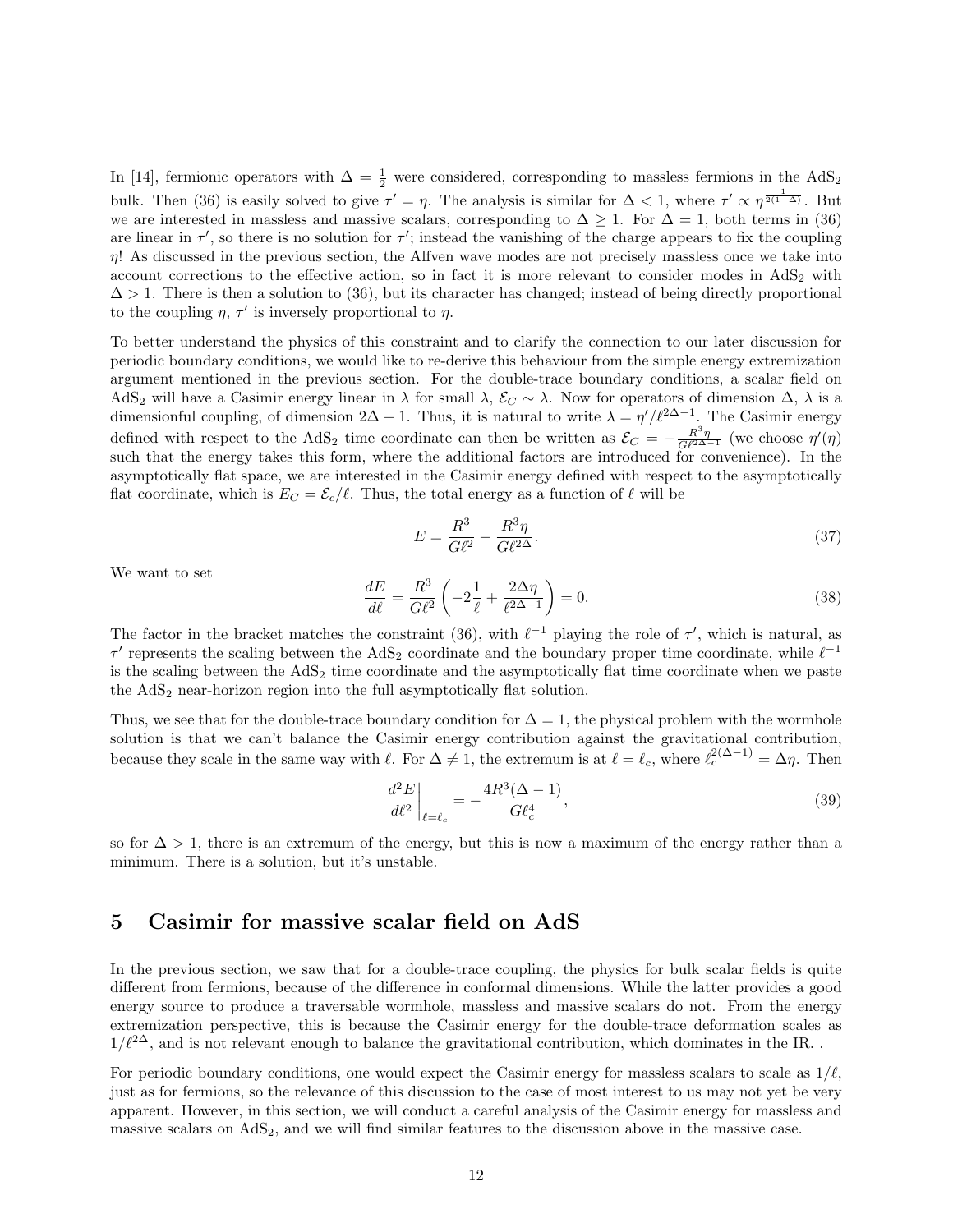We consider  $AdS<sub>2</sub>$  in global coordinates,

$$
ds^2 = \frac{R^2}{\cos^2 \sigma} (-d\tau^2 + d\sigma^2). \tag{40}
$$

The two boundaries are at  $\sigma = \pm \frac{\pi}{2}$ . Consider a massive scalar field  $\phi(t,\sigma)$  with mass m. Writing the field as  $\phi(t,\sigma) = e^{-i\omega\tau} f(\sigma)$ , the wave equation is

$$
f''(\sigma) + \left(-\frac{m^2 R^2}{\cos^2 \sigma} + \omega^2\right) f(\sigma) = 0.
$$
 (41)

We cut off the AdS boundary at some scale  $\epsilon$ , so we have boundaries at  $\sigma_+ = \frac{\pi}{2} - \epsilon$  and  $\sigma_- = -\frac{\pi}{2} + \epsilon$ . The "length" of the wormhole is  $\ell = R/\epsilon$ .

#### 5.1 Massless scalar field on  $AdS_2$

Let us first consider the massless case. We will calculate the Casimir energy for periodic boundary conditions by comparing the spectrum for the standard Dirichlet boundary conditions to that for periodic boundary conditions. Dirichlet boundary conditions for a massless scalar impose  $f(\frac{\pi}{2}) = f(-\frac{\pi}{2}) = 0$ . In this case, the spectrum is  $\omega = n \in 1, 2, 3, \dots$ , i.e. all positive integers. For even  $\omega$  the solution is

$$
f(\sigma) = \sin(n\sigma) \qquad n \in 2, 4, \cdots \tag{42}
$$

and for odd  $\omega$  the solution is

$$
f(\sigma) = \cos(n\sigma) \qquad n \in 1, 3, 5, \cdots \tag{43}
$$

Note the putative zero mode with  $n = 0$  is a constant and is thus killed by the boundary conditions. Note also that there is no degeneracy; in particular flipping the momentum  $n \to -n$  does not result in a linearly independent solution.

Periodic boundary conditions for a massless scalar require

$$
f\left(\frac{\pi}{2}\right) = f\left(-\frac{\pi}{2}\right) \qquad f'\left(\frac{\pi}{2}\right) = f'\left(-\frac{\pi}{2}\right). \tag{44}
$$

The allowed energies are now  $\omega_n = n \in \{0, 2, 4, \cdots\}$  (i.e. only even integers). For all nonzero *n* there are two linearly independent solutions:

$$
f_{n,1}(\sigma) = \cos(n\sigma) \qquad f_{n,2}(\sigma) = \sin(n\sigma). \tag{45}
$$

Thus all modes but the zero mode have a 2-fold degeneracy.

It is straightforward to compute the sum over all the zero point energies and compute the Casimir energies. As in [1], we begin by computing these energies on the flat strip defined by  $\sigma \in \left[-\frac{\pi}{2}, +\frac{\pi}{2}\right]$ , and will then conformally map the resulting answers to  $AdS_2$ . For the Dirichlet case,

$$
E = \frac{1}{2} \sum_{n=1}^{\infty} n \exp(-\epsilon n) = \frac{1}{2\epsilon^2} - \frac{1}{24} + \mathcal{O}(\epsilon)
$$
 (46)

where  $\epsilon^{-1}$  is a UV cutoff. Here the finite part is the usual Casimir energy for a CFT on a strip of length  $\pi$ , i.e.  $-\frac{c}{24}$  with  $c=1$ . For the periodic spectrum

$$
E_{\text{periodic}} = \frac{1}{2} \cdot 2 \sum_{n \text{ even}} n \exp(-\epsilon n) = \frac{1}{2\epsilon^2} - \frac{1}{6}
$$
 (47)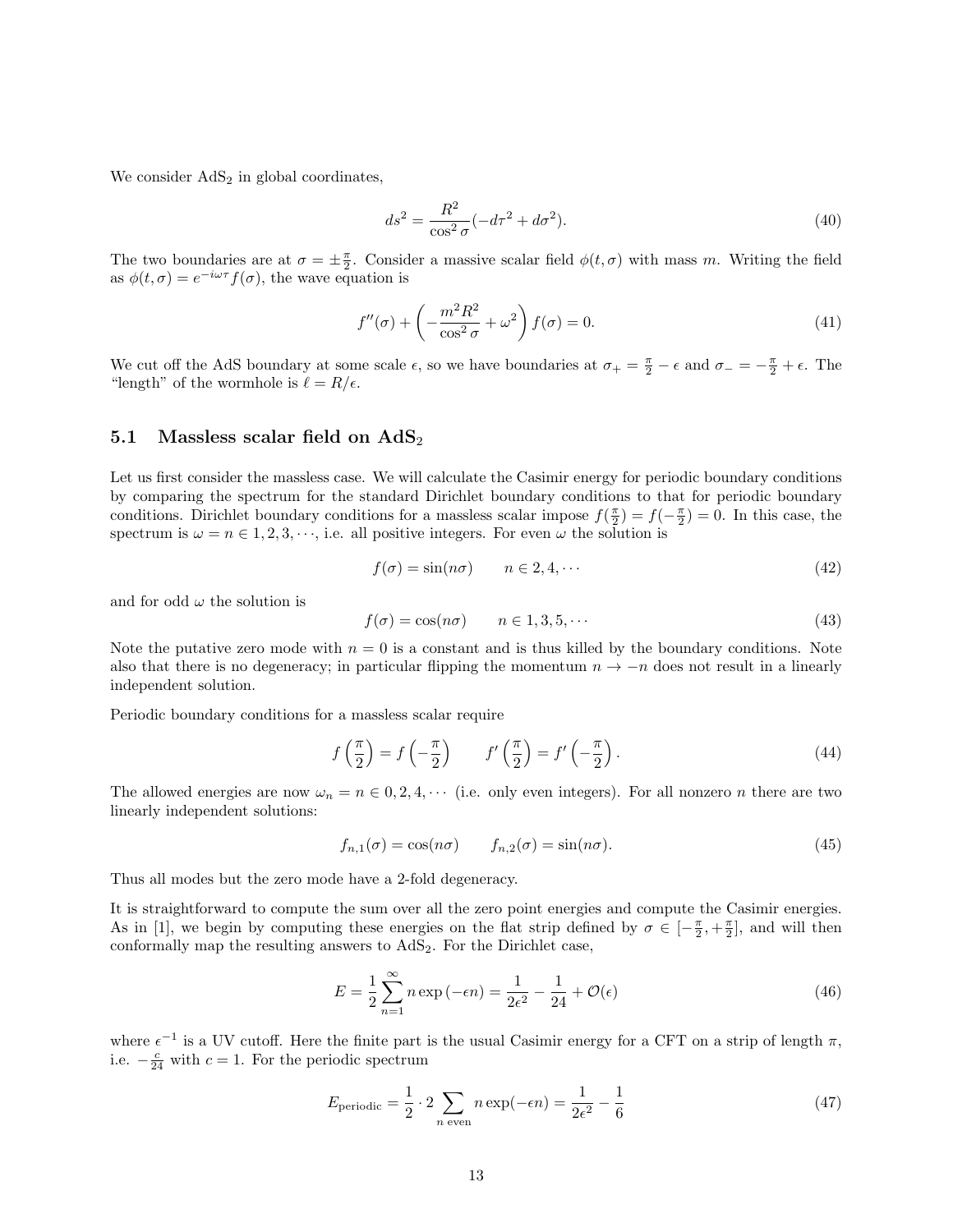The universal part of this should be compared to the CFT formula  $-\frac{c}{12}\frac{2\pi}{L}$  for the energy on a circle of length L, where here  $L = \pi$ . As in [1], when conformally mapped to AdS<sub>2</sub>, the Dirichlet boundary condition is  $SL(2)$ invariant, so the energy vanishes. Thus, we can calculate the Casimir of interest by taking the difference of the periodic and Dirichlet results, which gives

$$
\mathcal{E}_{\text{periodic}} = -\frac{1}{8} \tag{48}
$$

where we denote the Casimir energy in the AdS<sub>2</sub> frame by  $\mathcal{E}$ . As before, there is a scaling by  $1/\ell$  to relate this to the Casimir energy with respect to the asymptotically flat time coordinate, so we have  $E_C = -\frac{1}{8\ell}$ , as expected.

#### 5.2 Massive scalar field on  $AdS_2$

However, the Alfven waves are not exactly massless scalar fields; as we saw earlier in (19), they get a small but non-zero mass from corrections to the effective field theory. Let us therefore consider the computation for a massive scalar field. In the massive case, the solutions of the wave equation are hypergeometric functions. Two linearly independent solutions are

$$
f_{\pm}(\sigma) = \cos^{\alpha_{\pm}}(\sigma) \, {}_{2}F_{1}\left(-\frac{\omega}{2} + \frac{\alpha_{\pm}}{2}, \frac{\omega}{2} + \frac{\alpha_{\pm}}{2}; \alpha_{\pm} + \frac{1}{2}; \cos^{2}(\sigma)\right),\tag{49}
$$

where

$$
\alpha_{\pm} = \frac{1}{2} \pm \sqrt{\frac{1}{4} + m_{\text{eff}}^2 R^2}.
$$
\n(50)

Note that  $\alpha_+ = \Delta$ ,  $\alpha_-=1-\Delta$ , and  $\alpha_+ > \alpha_-$ . These solutions are useful for describing the behaviour near the boundaries at  $\sigma = \pm \frac{\pi}{2}$ ; the solutions  $f_{\pm}$  fall off as  $\cos^{\alpha_{\pm}}(\sigma)$ , so  $f_{+}$  corresponds to the normalizable mode and f<sup>−</sup> corresponds to the non-normalizable mode. However, these solutions are generically not smooth at  $\sigma = 0$ . Using standard identities [29], the hypergeometric function can be rewritten as

$$
{}_{2}F_{1}\left(-\frac{\omega}{2}+\frac{\alpha_{\pm}}{2},\frac{\omega}{2}+\frac{\alpha_{\pm}}{2};\alpha_{\pm}+\frac{1}{2};\cos^{2}(\sigma)\right) = \frac{\Gamma(\alpha_{\pm}+\frac{1}{2})\Gamma(\frac{1}{2})}{\Gamma(\frac{1}{2}+\frac{\alpha_{\pm}}{2}-\frac{\omega}{2})\Gamma(\frac{1}{2}+\frac{\alpha_{\pm}}{2}+\frac{\omega}{2})}{}_{2}F_{1}\left(-\frac{\omega}{2}+\frac{\alpha_{\pm}}{2},\frac{\omega}{2}+\frac{\alpha_{\pm}}{2};\frac{1}{2};\sin^{2}(\sigma)\right) +|\sin \sigma|\frac{\Gamma(\alpha_{\pm}+\frac{1}{2})\Gamma(-\frac{1}{2})}{\Gamma(\frac{\alpha_{\pm}}{2}-\frac{\omega}{2})\Gamma(\frac{\alpha_{\pm}}{2}+\frac{\omega}{2})}{}_{2}F_{1}\left(-\frac{\omega}{2}+\frac{\alpha_{\pm}}{2}+\frac{1}{2},\frac{\omega}{2}+\frac{\alpha_{\pm}}{2}+\frac{1}{2};\frac{3}{2};\sin^{2}(\sigma)\right)
$$
\n(51)

which is continuous but not smooth at  $\sigma = 0$  because of the second term.

We obtain the Casimir energy by comparing the spectrum for Dirichlet and periodic boundary conditions. By Dirichlet, we mean that we want a solution which has only the  $f_{+}$  falloff near the boundary. If we consider the solution  $f_+(\sigma)$  given above, we then need to choose the energy  $\omega$  such that  $f_+(\sigma)$  is smooth at  $\sigma = 0$ . This can be achieved by taking

$$
\omega = \alpha_+ + 2r, \quad r = 0, 1, 2, \dots,
$$
\n(52)

so that the Gamma function  $\Gamma(\frac{\alpha_+}{2}-\frac{\omega}{2})$  in the denominator in the second term in (51) has a pole, and we have just the first term, which is smooth at  $\sigma = 0$ . In the massless limit  $m \to 0$ , this reproduces the part of the spectrum with odd  $n = 2r + 1$  and even solutions  $f(\sigma) = \cos(n\sigma)$ , corresponding to the fact that  $f_+$  is an even function. To get the other half of the spectrum, we need to consider a solution  $f_+(\sigma)\text{sgn}(\sigma)$  (note that this satisfies the equation of motion, and like  $f_+(\sigma)$ , it is generically not smooth at  $\sigma = 0$ ). This is an odd function, and the solution is smooth if

$$
\omega = \alpha_+ + 2r + 1, \quad r = 0, 1, 2, \dots,
$$
\n(53)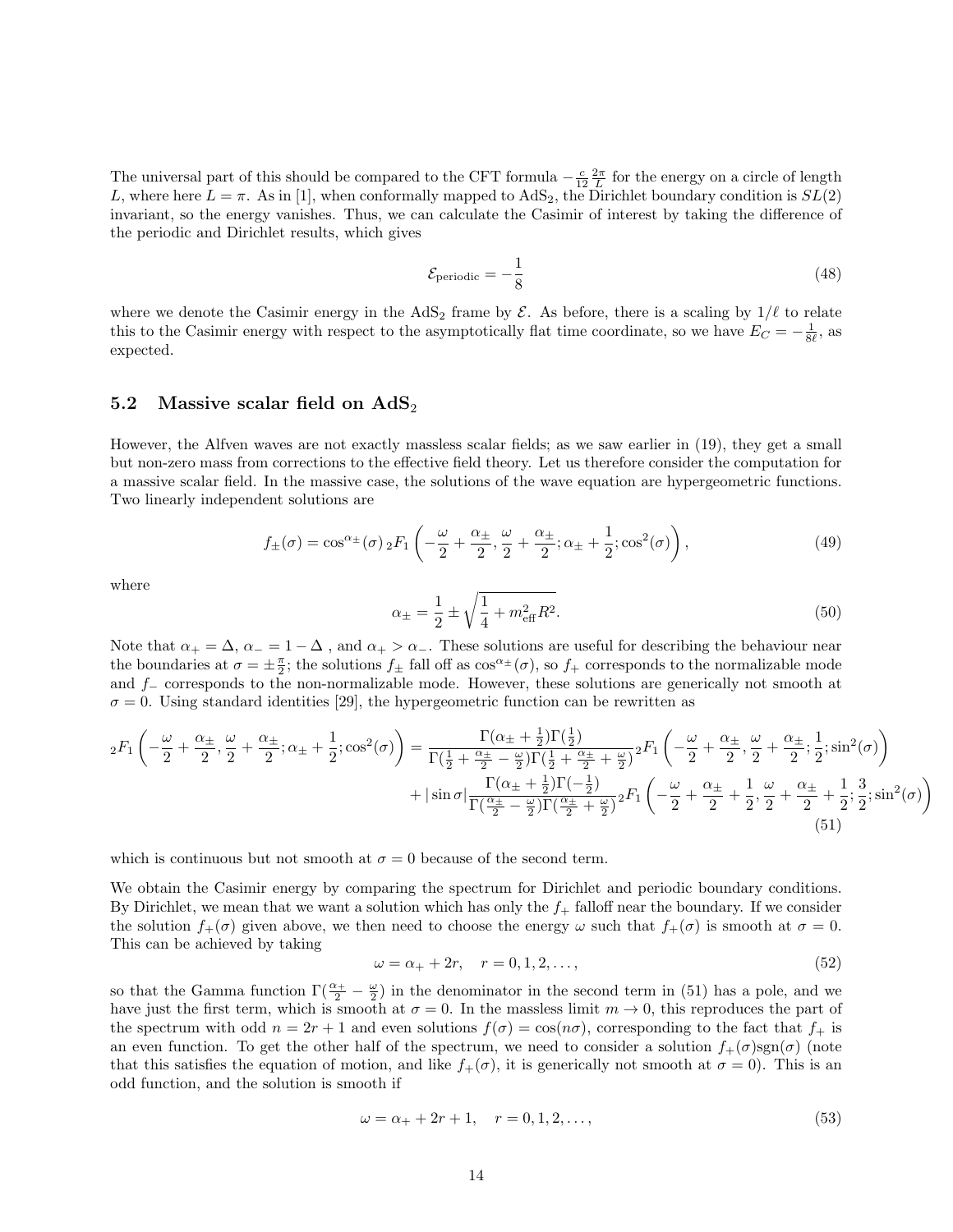so that the Gamma function  $\Gamma(\frac{1}{2} + \frac{\alpha_+}{2} - \frac{\omega}{2})$  in the denominator in the first term in (51) has a pole, and we have just the second term, which is smooth at  $\sigma = 0$  when multiplied by sgn( $\sigma$ ). In the massless limit, this reproduces the part of the spectrum with even  $n = 2r + 2$  and odd solutions  $f(\sigma) = \sin(n\sigma)$ . The Dirichlet spectrum for the massive field thus consists of  $(52,53)$ .

Now consider periodic boundary conditions,

$$
f(\sigma_{+}) = f(\sigma_{-}) \qquad f'(\sigma_{+}) = f'(\sigma_{-}) \tag{54}
$$

with some cutoff  $\epsilon$ , such that the two edges are at  $\sigma_+ = \frac{\pi}{2} - \epsilon$  or  $\sigma_- = -\frac{\pi}{2} + \epsilon$ . Here we will proceed by constructing solutions which are smooth at  $\sigma = 0$ , and then imposing the boundary conditions. The analysis above encourages us to consider separately the even and odd functions of  $\sigma$ . An even function is obtained in general by considering

$$
f(\sigma) = C_{+} f_{+}(\sigma) + C_{-} f_{-}(\sigma). \tag{55}
$$

Smoothness at  $\sigma = 0$  then requires that the coefficient of the second term in (51) vanishes, that is

$$
C_{+} \frac{\Gamma(\alpha_{+}+\frac{1}{2})\Gamma(-\frac{1}{2})}{\Gamma(\frac{\alpha_{+}}{2}-\frac{\omega}{2})\Gamma(\frac{\alpha_{+}}{2}+\frac{\omega}{2})} + C_{-} \frac{\Gamma(\alpha_{-}+\frac{1}{2})\Gamma(-\frac{1}{2})}{\Gamma(\frac{\alpha_{-}}{2}-\frac{\omega}{2})\Gamma(\frac{\alpha_{-}}{2}+\frac{\omega}{2})} = 0.
$$
\n
$$
(56)
$$

For even functions, we automatically have  $f(\sigma_+) = f(\sigma_-)$ , and the non-trivial boundary condition is  $f'(\sigma_+) =$  $f'(\sigma_-) = 0$ . For small  $\epsilon$ ,

$$
f'(\sigma_+) \approx \alpha_+ C_+ \epsilon^{\alpha_+} + \alpha_- C_- \epsilon^{\alpha_-} = 0. \tag{57}
$$

Combining these two equations, we have a condition for  $\omega$ ,

$$
\frac{\Gamma(\alpha_{+}+\frac{1}{2})}{\Gamma(\frac{\alpha_{+}}{2}-\frac{\omega}{2})\Gamma(\frac{\alpha_{+}}{2}+\frac{\omega}{2})} - \frac{\alpha_{+}}{\alpha_{-}}\epsilon^{2\Delta-1}\frac{\Gamma(\alpha_{-}+\frac{1}{2})}{\Gamma(\frac{\alpha_{-}}{2}-\frac{\omega}{2})\Gamma(\frac{\alpha_{-}}{2}+\frac{\omega}{2})} = 0, \qquad \text{even sector} \tag{58}
$$

where the power of  $\epsilon$  is  $\alpha_+ - \alpha_- = 2\Delta - 1$ . Similarly, odd functions are

$$
f(\sigma) = (C_+ f_+(\sigma) + C_- f_-(\sigma)) \text{sgn}(\sigma). \tag{59}
$$

Smoothness at  $\sigma = 0$  then requires that the coefficient of the first term in (51) vanishes, that is

$$
C_{+} \frac{\Gamma(\alpha_{+} + \frac{1}{2})\Gamma(\frac{1}{2})}{\Gamma(\frac{1}{2} + \frac{\alpha_{+}}{2} - \frac{\omega}{2})\Gamma(\frac{1}{2} + \frac{\alpha_{+}}{2} + \frac{\omega}{2})} + C_{-} \frac{\Gamma(\alpha_{-} + \frac{1}{2})\Gamma(\frac{1}{2})}{\Gamma(\frac{1}{2} + \frac{\alpha_{-}}{2} - \frac{\omega}{2})\Gamma(\frac{1}{2} + \frac{\alpha_{-}}{2} + \frac{\omega}{2})} = 0.
$$
(60)

For odd functions, the non-trivial boundary condition is  $f(\sigma_+) = f(\sigma_-) = 0$ . For small  $\epsilon$ ,

$$
f(\sigma_+) \approx C_+ \epsilon^{\alpha_+} + C_- \epsilon^{\alpha_-} = 0. \tag{61}
$$

Combining these two equations, we have a condition for  $\omega$ ,

$$
\frac{\Gamma(\alpha_{+}+\frac{1}{2})}{\Gamma(\frac{1}{2}+\frac{\alpha_{+}}{2}-\frac{\omega}{2})\Gamma(\frac{1}{2}+\frac{\alpha_{+}}{2}+\frac{\omega}{2})} - \epsilon^{2\Delta-1} \frac{\Gamma(\alpha_{-}+\frac{1}{2})}{\Gamma(\frac{1}{2}+\frac{\alpha_{-}}{2}-\frac{\omega}{2})\Gamma(\frac{1}{2}+\frac{\alpha_{-}}{2}+\frac{\omega}{2})} = 0 \qquad \text{odd sector} \tag{62}
$$

Taking  $\epsilon \to 0$  at fixed  $m_{\text{eff}}$ , (57,61) set  $C_-=0$  in both the even and odd sectors, and the periodic case reduces to the Dirichlet case. Physically, this happens because the non-normalizable mode blows up near the boundary, so to satisfy a periodic boundary condition in the limit as we extend our box to the boundary of the spacetime we must set the coefficient of the non-normalizable mode to zero. However, if we take the mass  $m \to 0$  at fixed  $\epsilon$ , the factor of  $\alpha_-$  in (57) goes to zero as we take  $m \to 0$ , and we must set  $C_+$  to zero for even modes. That is consistent with the analysis of the massless case in the previous section, where we found that the periodic spectrum included odd functions which vanished at the boundary and even functions which were finite at the boundary.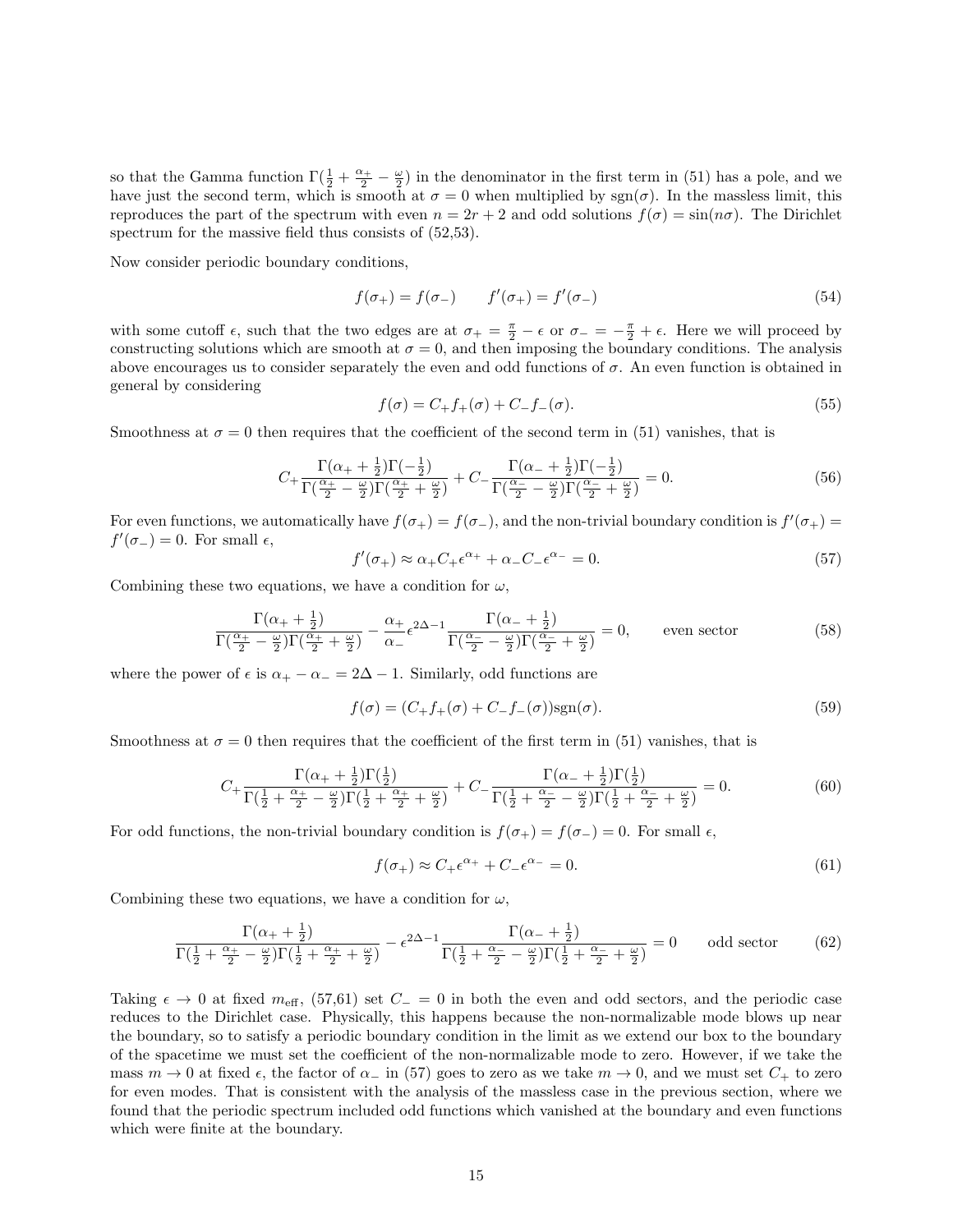Thus, at fixed small  $m_{\text{eff}}$ ,  $\epsilon$ , the odd part of the periodic spectrum is always close to the Dirichlet spectrum (as in the massless case, where the odd parts of the periodic and Dirichlet spectra coincided), but whether the even part is close to the Dirichlet spectrum or the massless periodic spectrum depends on the order of limits with which we take  $\epsilon \to 0$  or  $m_{\text{eff}} \to 0$ , or equivalently the size of the coefficient  $\frac{\alpha_+}{\alpha_-} \epsilon^{2\Delta-1}$  in (58). To see this explicitly, let's substitute  $\omega = \alpha_+ + 2r + 1 + \delta \omega^{\text{odd}}$  in (62). If  $\epsilon$  is small, we may expand in  $\delta \omega^{\text{odd}}$  to find to first order:

$$
\delta\omega^{\text{odd}} \approx -2\epsilon^{2\Delta - 1} \frac{(-1)^r \Gamma(\alpha_- + \frac{1}{2}) \Gamma(1 + \alpha_+ + r)}{r! \Gamma(\alpha_+ + \frac{1}{2}) \Gamma(-\frac{1}{2}(\alpha_+ - \alpha_-) - r) \Gamma(\frac{3}{2} + r)} \tag{63}
$$

so the spectrum indeed agrees with the Dirichlet one up to corrections vanishing as  $\epsilon^{2\Delta-1}$ .

For the even case, if  $\frac{\alpha_+}{\alpha_-} \epsilon^{2\Delta - 1}$  is small, then setting  $\omega = \alpha_+ + 2r + \delta \omega^{\text{even}}$  and expanding the gamma function on the first term in (58) gives

$$
\delta\omega^{\text{even}} \approx -2\frac{\alpha_+}{\alpha_-}\epsilon^{2\Delta-1}\frac{(-1)^r\Gamma(\alpha_-+\frac{1}{2})\Gamma(\alpha_++r)}{r!\Gamma(\alpha_++\frac{1}{2})\Gamma(-\frac{1}{2}(\alpha_+-\alpha_-)-r)\Gamma(\frac{1}{2}+r)},\tag{64}
$$

a small correction to the Dirichlet spectrum. Alternatively, if  $\frac{\alpha_+}{\alpha_-} \epsilon^{2\Delta-1}$  is large, for  $r \neq 0$  we can set  $\omega = \alpha_{-} + 2r + \delta \omega^{\text{even}}'$  and expand the gamma function in the second term of (58), to give

$$
\delta\omega^{\text{even}'} \approx -2\frac{\alpha_{-}}{\alpha_{+}}\epsilon^{1-2\Delta}\frac{(-1)^{r}\Gamma(\alpha_{+}+\frac{1}{2})\Gamma(\alpha_{-}+r)}{r!\Gamma(\alpha_{-}+\frac{1}{2})\Gamma(\frac{1}{2}(\alpha_{+}-\alpha_{-})-r)\Gamma(\frac{1}{2}+r)},\tag{65}
$$

a small correction to the massless periodic spectrum.<sup>7</sup>

Thus, for massive fields of fixed mass, at small  $\epsilon$  (which is large  $\ell = R/\epsilon$ ), the spectrum for periodic boundary conditions differs from Dirichlet by an amount that scales as  $\delta\omega \sim \epsilon^{2\Delta-1} \sim 1/\ell^{2\Delta-1}$ . As explained above, we measure the Casimir energy for the periodic boundary condition relative to that with the Dirichlet boundary condition; thus we will find an effective Casimir energy only when the spectra differ, i.e. it will be of order:  $\mathcal{E}_{\text{periodic}} \sim 1/\ell^{2\Delta-1}$ . Hence the Casimir energy with respect to the asymptotically flat time coordinate is  $E_C \sim 1/\ell^{2\Delta}$ . Interestingly, this gives the same behaviour as for the double-trace boundary condition we considered in the previous section. Massless fields are a special case, as the factor of  $\alpha_-\$  vanishes, so the spectrum remains different from the Dirichlet one in the limit as  $\epsilon \to 0$ , giving the finite answer exhibited in (48).

In the situation we are interested in, we have a large number of fields with a range of masses, and we consider some large but finite value of  $\ell$ . The fields then split roughly into two groups: for masses small enough that  $\frac{\alpha}{\alpha_1}e^{1-2\Delta}$  is small, we have essentially the massless spectrum, and a finite Casimir  $\mathcal{E}_C$  approximately independent of  $\ell$ , while for larger masses we have the situation above with  $\mathcal{E} \sim 1/\ell^{2\Delta-1}$ . The crossover is when the  $m_{\text{eff}}^2 \to 0$  limit of  $\frac{\alpha}{\alpha + \epsilon} i^{-2\Delta}$  is of  $\mathcal{O}(1)$ ; using  $\epsilon = \frac{\ell}{R}$ , this happens when:

$$
m_{\text{eff}}^2 \sim m_c^2 = \frac{1}{\ell R}.\tag{66}
$$

$$
\frac{\Gamma(\alpha_++\frac{1}{2})}{\Gamma(\frac{\alpha_+}{2})^2}-\frac{\alpha_+}{\alpha_-}\epsilon^{2\Delta-1}\frac{\Gamma(\alpha_-+\frac{1}{2})}{\Gamma(-\frac{\delta\omega^{\rm even'}}{2})\Gamma(\alpha_-+\frac{\delta\omega^{\rm even'}}{2})}=0.
$$

<sup>&</sup>lt;sup>7</sup>For  $r = 0$ , the analysis is slightly more subtle; the size of  $\delta \omega^{\text{even}}'$  is still controlled by  $\frac{\alpha_+}{\alpha_-} \epsilon^{2\Delta - 1}$ , but the power is different. Setting  $\omega = \alpha_{-} + \delta \omega^{\text{even}}'$  in (58), we have approximately

From the analysis for  $r \neq 0$ , we guess that  $\delta \omega^{\text{even}}'$  is large compared to  $\alpha_-$ ; then we should neglect  $\alpha_-$  relative to  $\delta \omega^{\text{even}}'$ in the second gamma function, to get  $(\delta \omega^{\text{even}})^2 \approx -\frac{1}{2\pi} \alpha_{-} \epsilon^{1-2\Delta} \approx \frac{1}{2\pi} m^2 R^2 \epsilon^{1-2\Delta}$ . This is large compared to  $\alpha_{-}^2$  so the approximation is consistent. For our argument, this power is not importan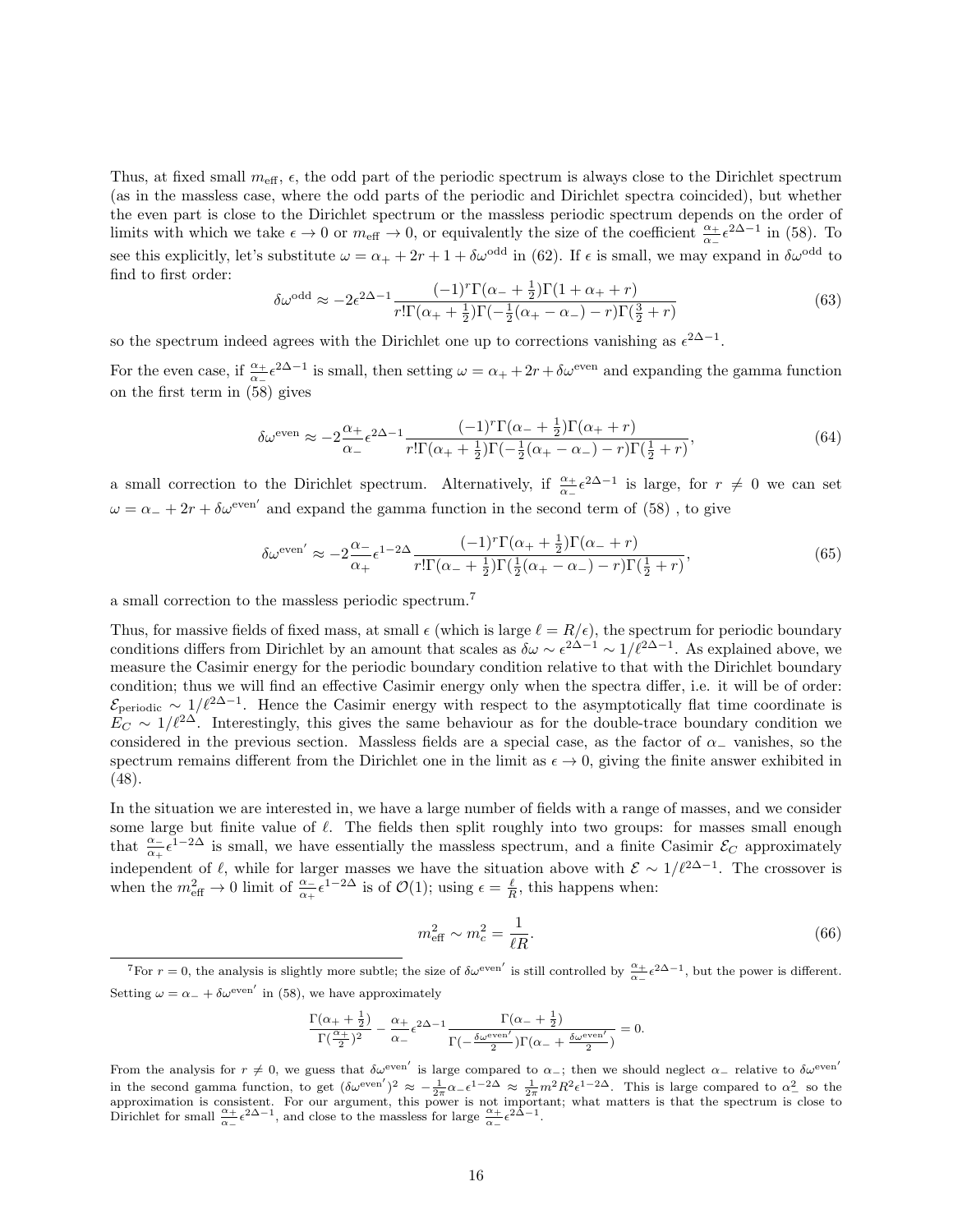For long wormholes, this is a much smaller mass than the simple holographic bound we had previously,  $m_{\text{eff}}^2 < \frac{1}{R^2}$ , and it will lead to an  $\ell$ -dependent restriction on the number of modes contributing non-trivially to the Casimir energy.

This slightly lengthy computation simply shows that for sufficiently long length scales  $\ell$  a very small mass makes a large difference, and the calculation shows that the relevant mass scale is the geometric mean of  $\ell$ and R.

## 6 Wormhole with periodic boundary conditions

In the full wormhole geometry, assuming an FFE description is valid in both the  $AdS<sub>2</sub>$  and the dipole regions, the Alfven waves behave as two-dimensional fields propagating along the field lines of the magnetic field. These field lines form closed loops, threading through the wormhole and then connecting back between the wormhole mouths in the dipole region. If the length  $\ell$  of the wormhole in the AdS<sub>2</sub> region is long compared to the separation  $d$  in the dipole regione, we can think of this as simply giving a periodic boundary condition for the fields in the  $AdS<sub>2</sub>$  region.

In the previous section, we saw that massive fields with such a periodic boundary condition give a non-trivial Casimir energy only for  $m_{\text{eff}}^2 < \frac{1}{\ell R}$ . This implies a strong restriction on the number of modes for which we have an appreciable Casimir energy. Using  $(26)$ , we have:

$$
N \sim l_{\text{max}}^2 = \frac{g^2 Q}{32\pi^2 m^2} \frac{1}{\ell R} = \frac{g^3}{32\pi^{5/2} \sqrt{G} m^2} \frac{1}{\ell}.
$$
 (67)

Note that this is independent of  $Q$ ; the number of modes that satisfy this bound does not scale at all with the flux. More importantly, it also goes down as we make the wormhole longer. Thus, even though individual fields have a Casimir energy which scales as  $1/\ell$ , the total Casimir energy from these fields in the asymptotically flat frame is

$$
E_C = -\frac{N}{8\ell} \sim -\frac{1}{\ell^2},\tag{68}
$$

showing the same scaling as in the double-trace analysis for massless scalars. The further contributions from Alfven wave modes with  $m_{\text{eff}}^2 > \frac{1}{\ell R}$  give a Casimir energy scaling as  $1/\ell^{2\Delta}$ , so they are negligible at large  $\ell$ relative to the contributions we keep here.

Thus, we have the same problem as in the double-trace case: the total energy that we want to extremise is

$$
E = \frac{R^3}{G\ell^2} - \frac{g^3}{256\pi^{5/2}m^2l_p\ell^2},\tag{69}
$$

and both terms have the same scaling with  $\ell$ . Thus, we have not succeeded in stabilizing a wormhole at large values of  $\ell$ .

Fortunately, this is not the end of the story; there is a difference between this case and the double-trace case, which is that the  $1/\ell^2$  scaling of the Casimir here came from counting the number of modes with small enough mass. Now  $N \sim 1/\ell$  only if  $m_{\text{eff}}^2 < \frac{1}{\ell R}$  is the strongest bound on the effective mass of the Alfven wave modes. But if we can choose the parameters so that the energy in (69) is negative, the wormhole will reduce its energy by becoming shorter, and the bound  $m_{\text{eff}}^2 < \frac{1}{\ell R}$  becomes weaker at smaller  $\ell$ , so we can expect that eventually some other physics could take over and stabilise the wormhole.

Indeed, in our analysis above, we treated the dipole regime as simply imposing a periodic boundary condition, identifying the fields at the two wormhole mouths. This will be a good approximation if the field does not vary significantly across the dipole regime, propagating over a distance of order  $d$  in flat space. This requires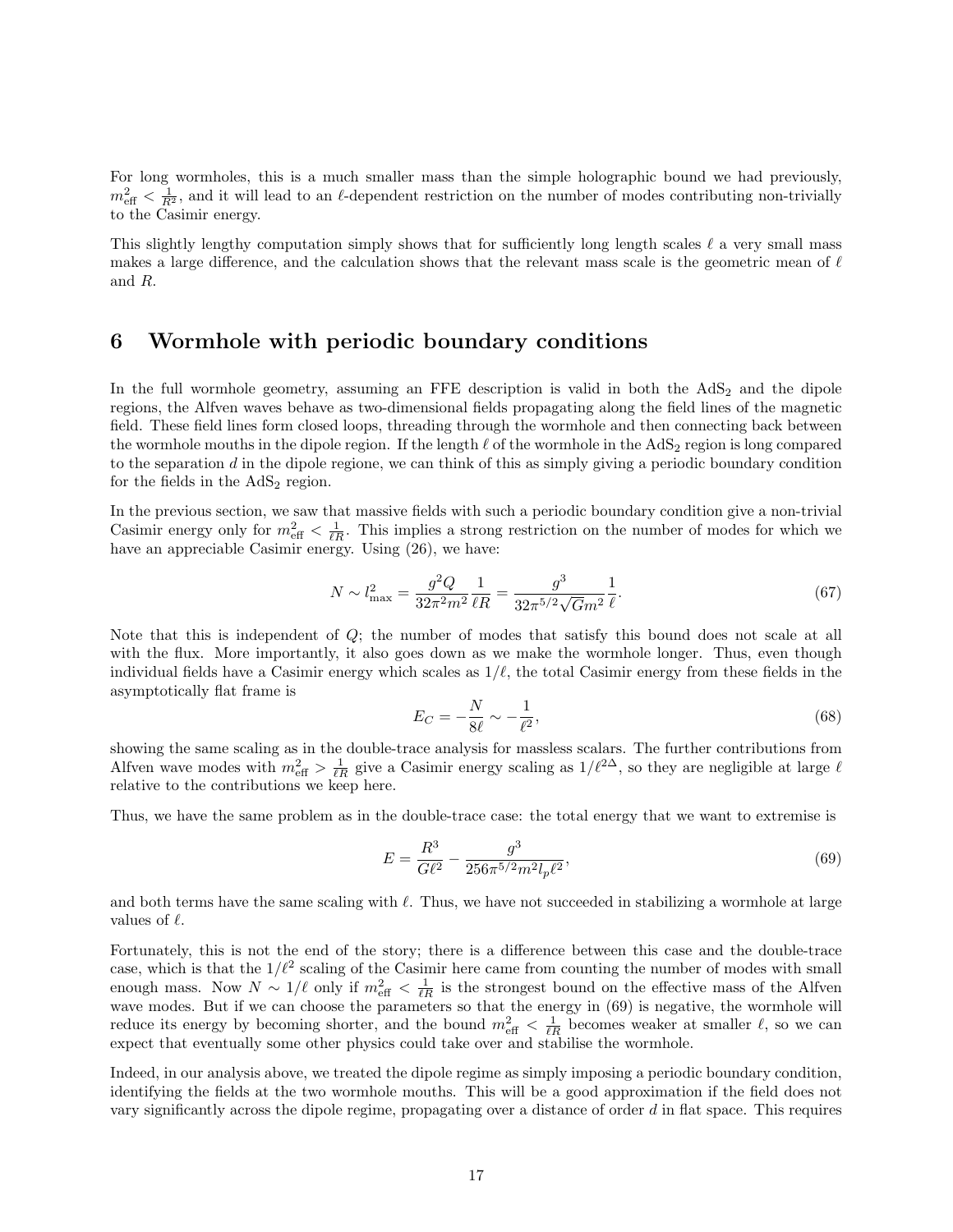$m_{\text{eff}}^2 \ll 1/d^2$ . If  $\ell$  becomes sufficiently small, this could become a stronger bound on  $N$ .<sup>8</sup> Let's suppose  $\ell$ does become sufficiently small that this dipole bound matters. Then

$$
E = \frac{R^3}{G\ell^2} - \frac{g^2 Q}{256\pi^2 m^2 d^2 \ell}.
$$
\n(70)

This has a minimum at

$$
\ell_{\rm min} = \frac{512\pi^{7/2}m^2d^2l_pQ^2}{g^5}.\tag{71}
$$

This is in the regime where the dipole bound matters if  $\ell_{\min}R < d^2$ , which implies

$$
Q^3 < \frac{g^6}{512\pi^4 m^2 G}.\tag{72}
$$

For such values of Q, we have  $E < 0$  in (69). Thus, there is a self-consistent story: if Q is small enough, E is given by (69) at large  $\ell$ , and is negative. The dynamics then drives  $\ell$  to decrease, increasing the number of Alfven wave modes contributing to the Casimir. At sufficiently small  $\ell$  this increase is cut off by the requirement that  $m_{\text{eff}}^2 < 1/d^2$ , and the energy is given by (70). This has a minimum at  $\ell_{\text{min}}$ , giving a stable traversable wormhole solution, supported by the negative Casimir energy of the Alfven wave modes.

Unfortunately, the values of Q satisfying (72) are pretty small:  $Q < 10^{12}$ , which correspond to a wormhole of size  $R < 10^{-21}$ m, or about  $(1000 \text{ TeV})^{-1}$ . This mechanism is thus only possible for very small wormholes indeed. Even though we have argued that FFE is a good description for much larger values of  $R$ , the tight bound on the effective mass means that only a small number of Alfven wave modes contribute to the Casimir energy, and we need to be at small Q for the second term in  $(69)$  to overcome the first term<sup>9</sup>. We have thus not succeeded in building significantly larger wormholes than in [1]. Furthermore, at such short scales, our analysis, which is based ultimately on considering QED+Maxwell, will break down disastrously, not only because FFE is clearly not a good description, but because of the contribution of other standard model and possibly beyond-the-standard-model fields; we need to take into account the effects discussed in [2].

Our simplest attempt at using these collective modes to stabilize the wormhole was not successful; nevertheless it would be very interesting indeed to see if some variant thereof could allow the existence of a large stable traversable wormhole using the low-energy field content of our universe. Our results hinge delicately on the structure of higher-derivative corrections to FFE, which to our knowledge are not very well-understood. Indeed if the Alfven wave density of states differs significantly from the (conservative) assumptions that led to (19), our conclusions may be modified. Interesting directions for future work are to explore further such higher-derivative corrections, and in a more general sense the relation between the FFE description and the underlying QED+Maxwell theory<sup>10</sup>, particularly in the regime of very strong fields relevant to the small values of the charge we consider above. It would also be interesting to explore other effects of the Alfven wave modes and more generally the strong magnetic fields in black holes in the FFE regime.

### Acknowledgements

This work was supported in part by STFC through grant ST/P000371/1. We are grateful to S. Gralla, D. Hofman and N. Poovuttikul for discussions and collaboration on related issues.

<sup>&</sup>lt;sup>8</sup>Note that this bound is also always stronger than the simple bound  $m_{\text{eff}}^2 < \frac{1}{R^2}$ , as we assume  $d > R$ . The number of Alfven wave modes allowed by the dipole bound is linear in  $Q$ ,  $N = \frac{g^2 Q}{32\pi^2 m^2 d^2}$ , so this bound will also be stronger than the restriction  $N < Q$  so long as the separation d is bigger than the Compton wavelength of the electron. Also note that the crossover to the dipole bound can happen in the regime where  $\ell \gg d$ , if d is sufficiently large.

<sup>&</sup>lt;sup>9</sup>Demanding that the field  $B \sim \frac{Q}{d^2}$  in the dipole region be strong enough for FFE to be valid, and using  $Q \sim 10^{12}$  from above, we further find that  $d < 10^5 m^{-1}$ , with m the mass of the electron. Though there is a large hierarchy between d and R, this is still rather small in everyday terms.

<sup>10</sup>See [25] for a recent investigation of the validity of FFE using holography.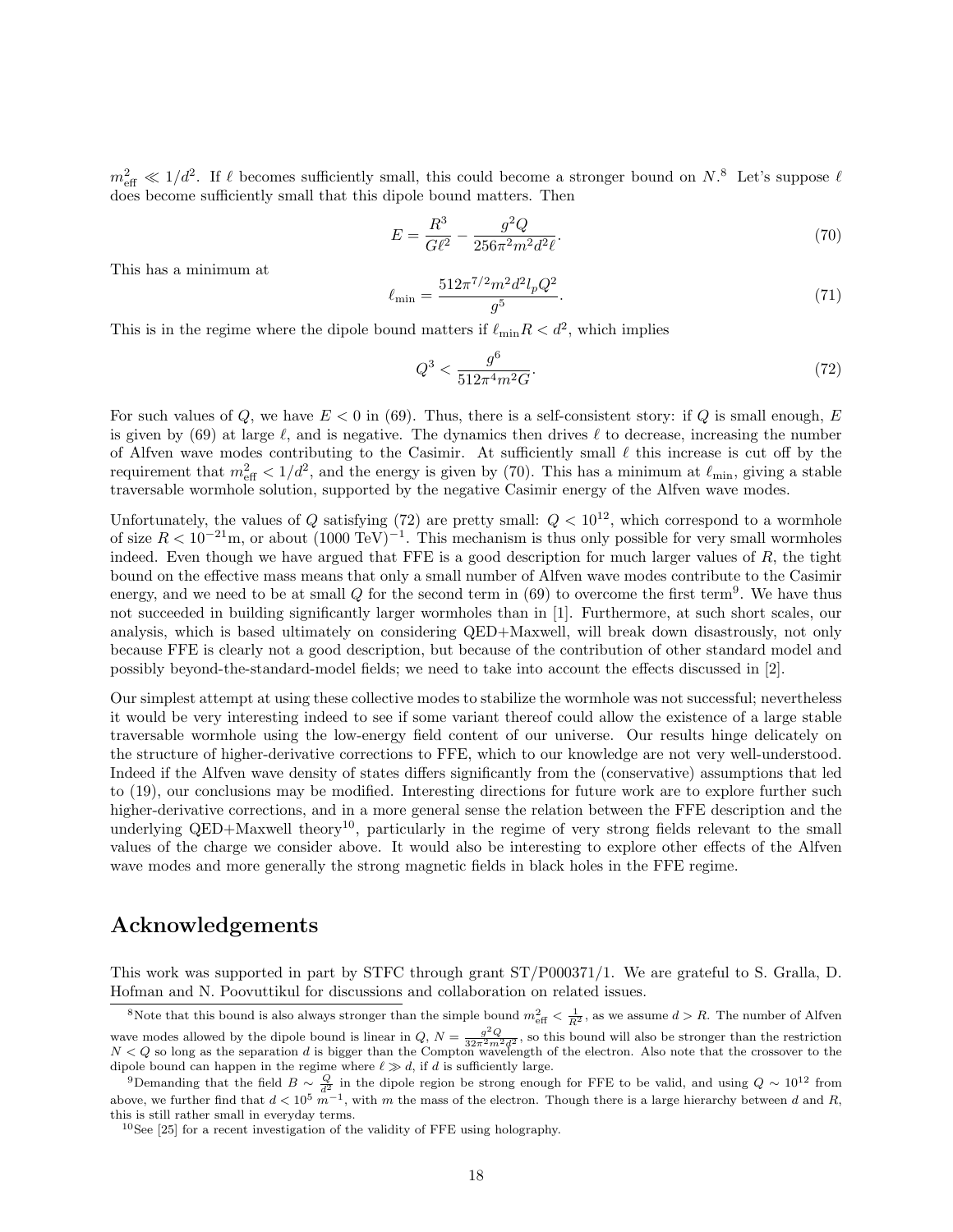### References

- [1] J. Maldacena, A. Milekhin, and F. Popov, "Traversable wormholes in four dimensions," arXiv:1807.04726 [hep-th].
- [2] J. Maldacena, "Comments on magnetic black holes," arXiv:2004.06084 [hep-th].
- [3] P. Gao, D. L. Jafferis, and A. Wall, "Traversable Wormholes via a Double Trace Deformation," JHEP 12 (2017) 151, arXiv:1608.05687 [hep-th].
- [4] L. Susskind and Y. Zhao, "Teleportation through the wormhole," Phys. Rev. D 98 no. 4, (2018) 046016, arXiv:1707.04354 [hep-th].
- [5] J. Maldacena, D. Stanford, and Z. Yang, "Diving into traversable wormholes," Fortsch. Phys. 65 no. 5,  $(2017)$  1700034, arXiv:1704.05333 [hep-th].
- [6] J. Maldacena and A. Milekhin, "Humanly traversable wormholes," arXiv:2008.06618 [hep-th].
- [7] Z. Fu, B. Grado-White, and D. Marolf, "A perturbative perspective on self-supporting wormholes," Class. Quant. Grav. 36 no. 4, (2019) 045006, arXiv:1807.07917 [hep-th]. [Erratum: Class.Quant.Grav. 36, 249501 (2019)].
- [8] G. T. Horowitz, D. Marolf, J. E. Santos, and D. Wang, "Creating a Traversable Wormhole," Class. Quant. Grav. 36 no. 20, (2019) 205011, arXiv:1904.02187 [hep-th].
- [9] Z. Fu, B. Grado-White, and D. Marolf, "Traversable Asymptotically Flat Wormholes with Short Transit Times," Class. Quant. Grav. 36 no. 24,  $(2019)$  245018,  $arXiv:1908.03273$  [hep-th].
- [10] D. Marolf and S. McBride, "Simple Perturbatively Traversable Wormholes from Bulk Fermions,"  $JHEP$  11 (2019) 037, arXiv:1908.03998 [hep-th].
- [11] B. Freivogel, V. Godet, E. Morvan, J. F. Pedraza, and A. Rotundo, "Lessons on Eternal Traversable Wormholes in AdS,"  $JHEP$  07 (2019) 122,  $arXiv:1903.05732$  [hep-th].
- [12] M. Van Raamsdonk, "Cosmology from confinement?," arXiv:2102.05057 [hep-th].
- [13] S. Bintanja, R. Esp´ındola, B. Freivogel, and D. Nikolakopoulou, "How to Make Traversable Wormholes: Eternal AdS<sub>4</sub> Wormholes from Coupled CFT's," arXiv:2102.06628 [hep-th].
- [14] J. Maldacena and X.-L. Qi, "Eternal traversable wormhole," arXiv:1804.00491 [hep-th].
- [15] S. S. Komissarov, "On the properties of time dependent, force-free, degenerate electrodynamics," Mon. Not. Roy. Astron. Soc. 336 (2002) 759, arXiv: astro-ph/0202447.
- [16] T. Uchida, "Theory of force-free electromagnetic fields. I. General theory," Phys. Rev. (Aug., 1997) 2181–2197.
- [17] S. E. Gralla and T. Jacobson, "Spacetime approach to force-free magnetospheres," Mon. Not. Roy. Astron. Soc. 445 no. 3, (2014) 2500-2534, arXiv:1401.6159 [astro-ph.HE].
- [18] P. Goldreich and W. H. Julian, "Pulsar electrodynamics," The Astrophysical Journal 157 (1969) 869.
- [19] R. D. Blandford and R. L. Znajek, "Electromagnetic extraction of energy from kerr black holes," Monthly Notices of the Royal Astronomical Society **179** no. 3,  $(1977)$  433–456.
- [20] S. Grozdanov, D. M. Hofman, and N. Iqbal, "Generalized global symmetries and dissipative magnetohydrodynamics," Phys. Rev. D95 no. 9,  $(2017)$  096003, arXiv:1610.07392 [hep-th].